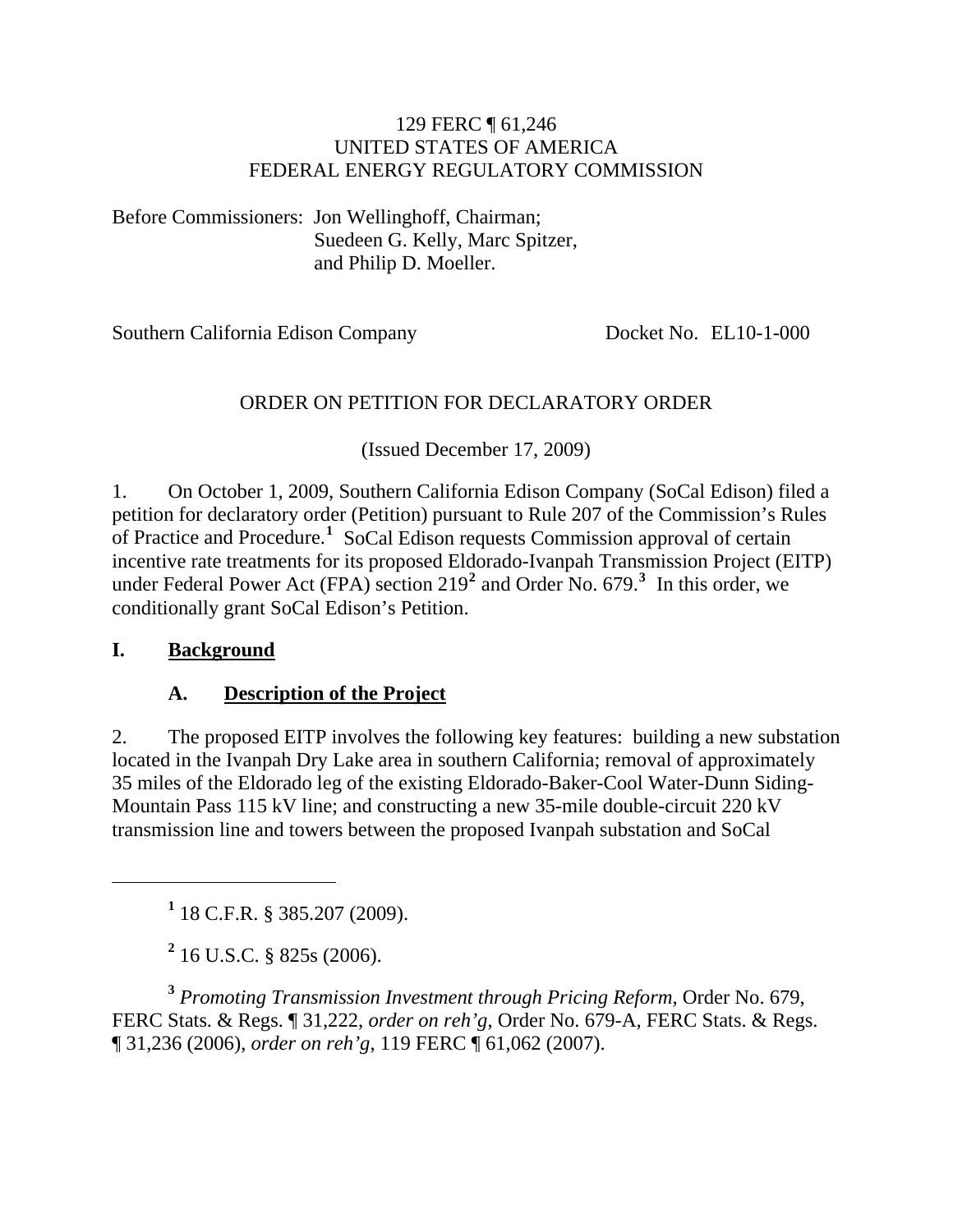Edison's existing Eldorado substation, near Boulder City, Nevada.**<sup>4</sup>** The EITP also involves associated upgrades to the Eldorado substation and the addition of new telecommunications facilities. The estimated in-service date for the EITP is mid-2013.

3. SoCal Edison states that the EITP will significantly improve the reliability of the California Independent System Operator Corporation's (CAISO) bulk power transmission system and reduce the cost of power to customers by reducing transmission congestion on the CAISO-controlled transmission grid. SoCal Edison states that the EITP will provide the electrical facilities necessary to deliver over the CAISO grid up to 1,400 MW of proposed new solar generation located near the southern California-Nevada border.

4. SoCal Edison estimates that the total cost for the EITP will be between \$446 million and \$484 million. SoCal Edison states that its proposed project will provide substantial benefits to California and the West by fostering the development of renewable generation in the Ivanpah Dry Lake area, and increasing the ability of this proposed location-constrained renewable solar generation to access the CAISO-controlled grid. This, in turn, will support SoCal Edison's compliance with California's Renewable Portfolio Standard (RPS)<sup>[5](#page-1-0)</sup> and California legislation requiring reductions in greenhouse gas emissions.

#### **B. SoCal Edison's Petition and Proposed Incentives**

5. SoCal Edison states that it is seeking narrowly-tailored incentive rate treatment for the EITP, consistent with Order Nos. 679 and 679-A as well as subsequent decisions implementing those orders, and that each requested incentive is rationally related to the proposed investments. Specifically, SoCal Edison requests: (1) a return on equity (ROE) adder of 150-basis points for the EITP, which will be in addition to the 50-basis point ROE adder previously granted by the Commission for SoCal Edison's participation in the CAISO; $\frac{6}{2}$  $\frac{6}{2}$  $\frac{6}{2}$  inclusion of 100 percent of construction work in progress (CWIP) for the EITP in rate base; and (3) recovery of 100 percent of prudently-incurred abandoned plant

<span id="page-1-0"></span>**5** SoCal Edison states that on September 15, 2009, the Governor of California issued an executive order increasing the state's RPS target to 33 percent by 2020. *Id*. 6.

<span id="page-1-1"></span>**<sup>6</sup>** *See Southern California Edison Co.*, 121 FERC ¶ 61,168, at P 158 (2007) (2007 Incentive Order); *reh'g denied*, 123 FERC ¶ 61,293 (2008) (Order Denying Rehearing).

**<sup>4</sup>** Approximately 28 miles of this proposed transmission line would be located in Nevada and 7 miles would be located in California. SoCal Edison October 1, 2009 Petition at 16 (Petition).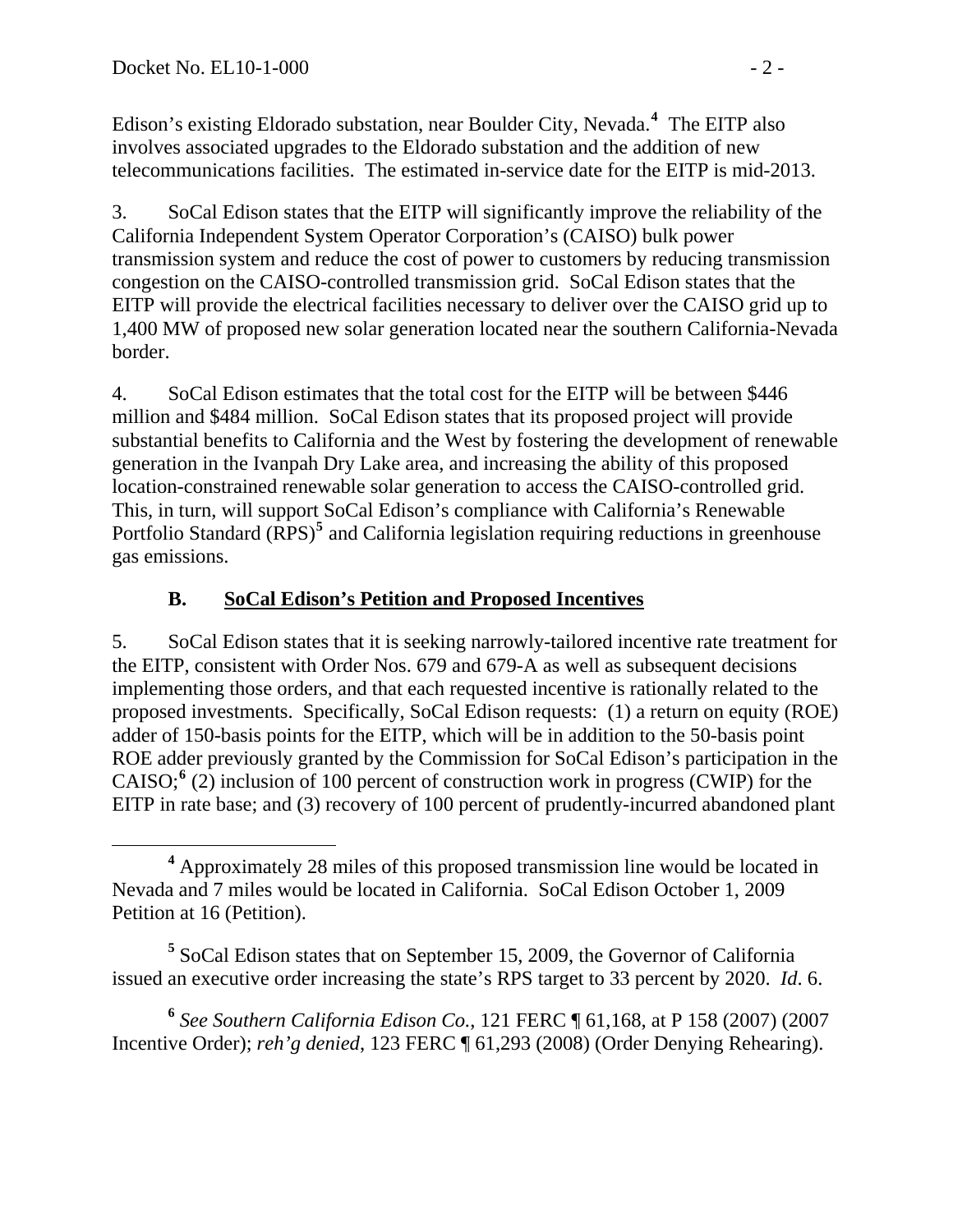costs if the EITP is cancelled or abandoned for reasons beyond SoCal Edison's control. SoCal Edison also requests that the Commission declare the EITP facilities to be network facilities, eligible to be rolled into SoCal Edison's Commission-jurisdictional transmission revenue requirement (TRR).

6. While SoCal Edison is not requesting incentive ratemaking treatment for employing innovative transmission technologies, it includes a technology statement for the EITP, as required by Order No.  $679$  $679$  $679$ .<sup>7</sup> Specifically, SoCal Edison states that, among other things, the EITP will use special protection systems, which require fiber optic technologies to provide reliable high speed data communication between substations and allow the monitoring systems to take corrective action in the event of outage contingencies. In addition, SoCal Edison states that the EITP will use advanced transmission technologies, i.e., upgrades to the existing 1900 Amp 898 MVAR series capacitor at the Eldorado Substation on the Eldorado-Lugo 500 kV transmission line, which fall under section 1223(a)(19) of EPAct 2005.**[8](#page-2-1)**

#### **II. Notice of Filings and Responsive Pleadings**

7. Notice of SoCal Edison's Petition was published in the *Federal Register*, 74 Fed. Reg. 52,959-60 (2009), with interventions and comments due on or before November 2, 2009.

8. The California Public Utilities Commission (CPUC) filed a notice of intervention and protest. Timely motions to intervene, raising no substantive issues, were filed by San Diego & Gas Electric Company (SDG&E); Golden State Water Company (Golden State); and Modesto Irrigation District (Modesto). Timely motions to intervene, comments and protests were filed by the CAISO, Cities of Anaheim, Azusa, Banning, Colton, Pasadena, and Riverside, California (collectively, Six Cities); California Municipal Utilities Association (CMUA); California Department of Water Resources State Water Project (SWP); the M-S-R Public Power Agency and the City of Santa Clara, CA (collectively, MSR/Santa Clara); Transmission Agency of Northern California (TANC); Metropolitan Water District of Southern California (Metropolitan); and

**<sup>7</sup>** *See* Order No. 679, FERC Stats. & Regs. ¶ 31,222 at P 302.

<span id="page-2-1"></span><span id="page-2-0"></span>**<sup>8</sup>** Energy Policy Act of 2005, Pub. L. No. 109-58, 119 Stat. 594, § 1223(a)(19) (2005) (EPAct 2005).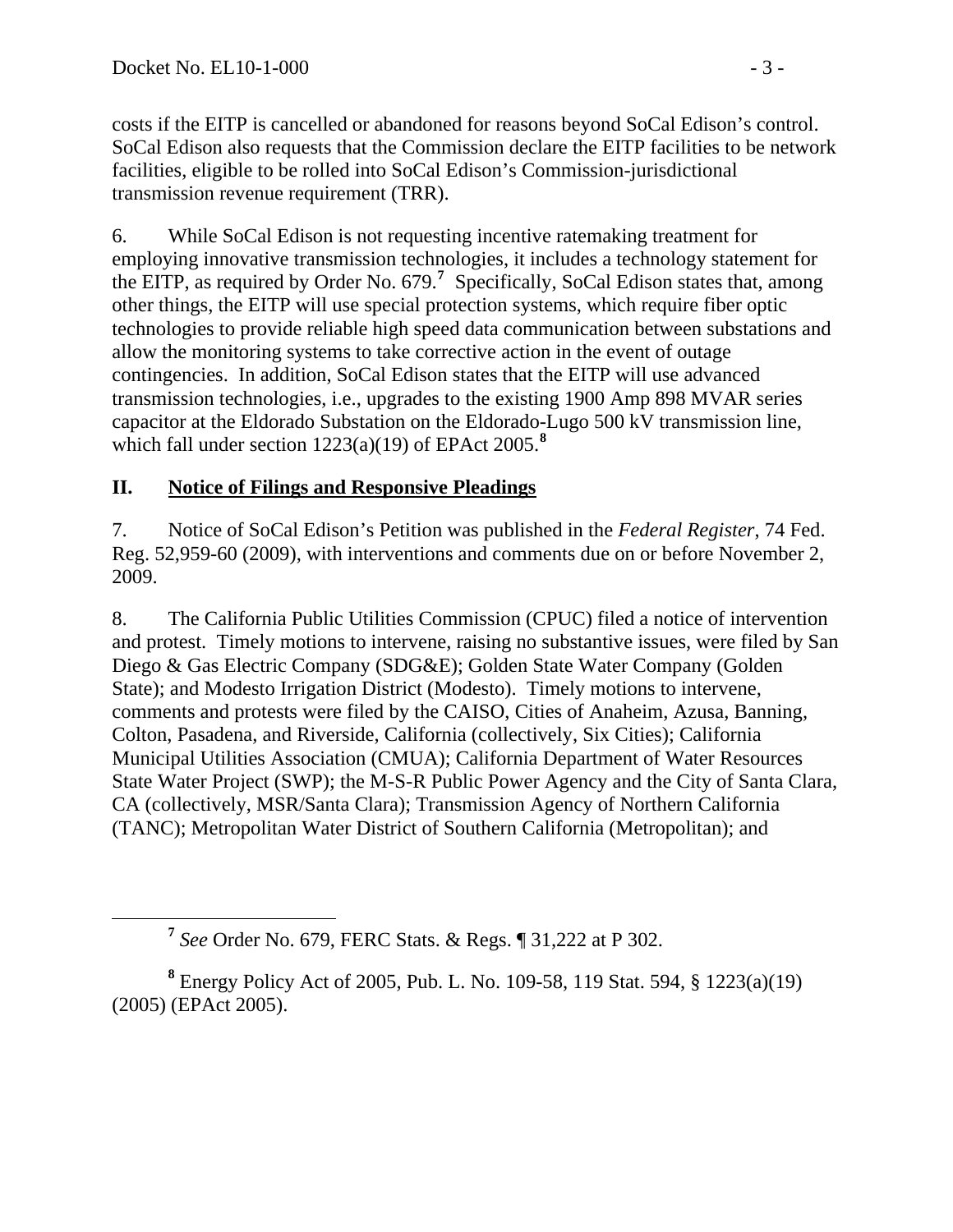Northern California Power Agency (NCPA).<sup>9</sup> A motion to intervene out-of-time was filed by Sacramento Municipal Utility District (SMUD).<sup>10</sup>

9. Timely motions to intervene and comments in support of the Petition were filed by American Wind Energy Association (AWEA); NRG Solar LLC and Padoma Wind Power LLC (collectively, NRG Solar); the Large-Scale Solar Association (LSA); BrightSource Energy, Inc. (BrightSource); First Solar Development, Inc. (First Solar); and Iberdrola Renewables, Inc. (Iberdrola). A motion to intervene out-of-time and comments were filed by the California Wind Energy Association (CalWEA).**[11](#page-3-0)** SoCal Edison and BrightSource filed answers on November 17, 2009. SoCal Edison filed a corrected answer on November 18, 2009.

#### **III. Discussion**

# **A. Procedural Matters**

10. Pursuant to Rule 214 of the Commission's Rules of Practice and Procedure, 18 C.F.R. § 385.214 (2009), the notice of intervention and timely, unopposed motions to intervene serve to make the entities that filed them parties to this proceeding. We will grant the unopposed, late-filed motions to intervene of SMUD and CalWEA, given their interests in this proceeding, the early stage of the proceeding, and the lack of undue prejudice or delay.

11. Rule 213(a)(2) of the Commission's Rules of Practice and Procedure, 18 C.F.R. § 385.213(a)(2) (2009), prohibits an answer to a protest unless otherwise ordered by the decisional authority. Accordingly, we will reject SoCal Edison's and BrightSource's answers.

### **B. Timing of Commission Action and the CAISO's Planning Process**

### **1. Comments**

12. Protesters argue that SoCal Edison's Petition is premature. Specifically, Metropolitan contends that the Petition is speculative regarding its potential impact on

**<sup>10</sup>** SMUD supports the position of CMUA.

<span id="page-3-0"></span>**<sup>11</sup>** AWEA, NRG Solar, LSA, BrightSource, First Solar, Iberdrola and CalWEA all filed comments in support of SoCal Edison's Petition, and will be referred to herein collectively as the "Renewable Parties."

**<sup>9</sup>** <sup>9</sup> NCPA supports the position of TANC.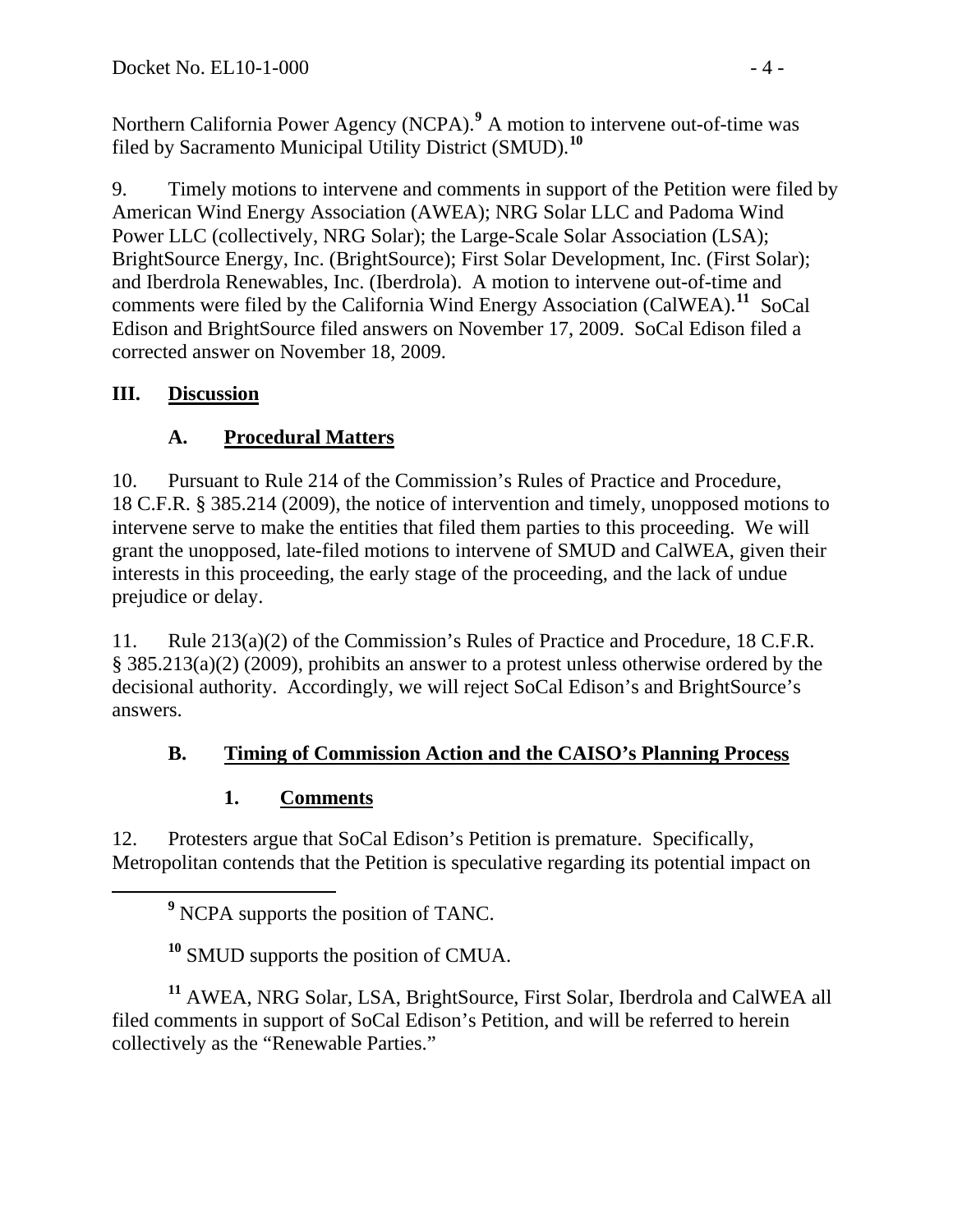reliability, the viability of developers bringing their generation projects to fruition, and the ability of SoCal Edison to reduce risks associated with the EITP through appeals to the Department of Energy (DOE) and the CPUC. Six Cities argue that the Petition seeks incentives for a project that has yet to even be submitted in the CAISO's transmission planning process request window, much less evaluated and approved through the CAISO's transmission planning process. MSR/Santa Clara argue that the EITP has not been fully developed and contains too many variables and unanswered questions to merit incentive rate treatment at this time. MSR/Santa Clara state that, according to SoCal Edison, the EITP will relieve future congestion that may materialize if the solar generation projects are fully developed. As such, MSR/Santa Clara argue, SoCal Edison's concerns are entirely theoretical. The CPUC insists that the Petition is premature because neither the CAISO nor the CPUC has determined that the EITP should be built.

13. The CAISO points out that the Petition raises questions as to how an incentive request affects the CAISO's generation interconnection process. Specifically the CAISO states that SoCal Edison is requesting incentives for the EITP before that project has been fully considered through the CAISO's generation interconnection process. According to the CAISO, the Commission should either defer action on the incentives request until the CAISO determines if the EITP is needed, or make the grant of any incentives contingent on the inclusion of that project in the generator interconnection agreement for a proposed generating facility. The CAISO states that, while the Commission has declined to make participation in a generator interconnection or regional planning process a prerequisite to obtaining incentives, this does not preclude the Commission from waiting for the results of those processes prior to acting on an incentive request. In the alternative, the CAISO asks the Commission to declare that a grant of incentives for the EITP does not prejudge the outcome of the CAISO generator interconnection process or render unnecessary a CAISO determination as to the need for the EITP.**[12](#page-4-0)**

14. The CAISO acknowledges that the Commission has in the past granted incentives for proposed transmission projects prior to those projects being fully evaluated, adding that the Commission's grant of incentives in these orders was not conditioned upon approval by an interconnection authority.**[13](#page-4-1)** Nonetheless, the CAISO states that the criteria for receiving incentive approval pursuant to Order No. 679 is different from the

<span id="page-4-1"></span><span id="page-4-0"></span>**<sup>13</sup>** CAISO Comments at 7 (*citing Green Power Express LP*, 127 FERC ¶ 61,031 (2009), *reh'g pending* (*Green Power Express*); *Pioneer Transmission, LLC*, 126 FERC ¶ 61,281 (2009), *reh'g pending* (*Pioneer*); *Pacific Gas and Elec. Co.*, 123 FERC ¶ 61,067 (2008) (*PG&E*)).

**<sup>12</sup>** CAISO November 2, 2009 Comments at 6 (CAISO Comments).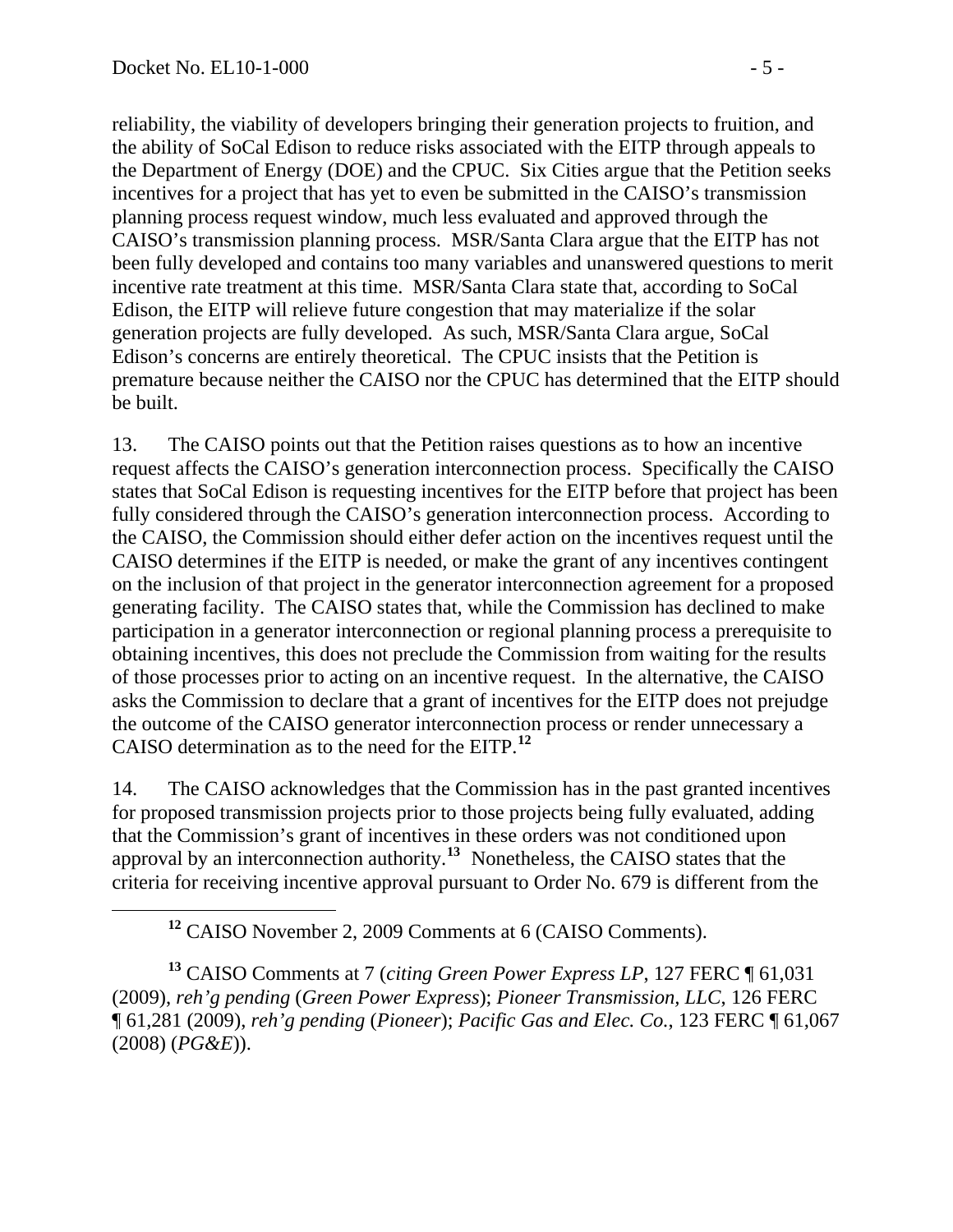criteria for inclusion of a project as a network upgrade in a generator interconnection agreement, which requires the CAISO to perform detailed interconnection studies. As such, the CAISO argues, if a Commission finding that a proposed project has reliability or economic benefits for purposes of Order No. 679 pre-determined the outcome of the CAISO interconnection process, the objectives of that process would be undermined and could result in developers submitting incentive requests that would circumvent the review performed in a generator interconnection process.

15. In support of SoCal Edison's Petition, the Renewable Parties state that the availability and timing of the EITP is a critical element to facilitate development of renewable projects in the Ivanpah region, including those currently being developed and those proposed to be developed, and the necessary transmission to access the southern California market.**[14](#page-5-0)** The Renewable Parties state that this project is consistent with the Commission's policy to encourage the development and delivery of renewable power. The Renewable Parties further contend that the EITP is appropriately sized to meet nearand mid-term renewable energy needs, making the EITP prudent from both economic and environmental perspectives.

16. The Renewable Parties assert that the costs of providing up-front credit support for new and expensive transmission lines is one of the major obstacles to bringing new clean generation resources to market. The Renewable Parties contend that the rate incentives requested by SoCal Edison would encourage utilities to provide up-front financing for transmission investments, and could serve as a critical tool to help address the "chicken and egg" problem with transmission investment. This, the Renewable Parties add, would encourage development and delivery of renewable power and further California's RPS and its objective to reduce greenhouse gases.

### **2. Commission Determination**

17. We will not delay acting on the Petition. As the CAISO notes, we have acted on incentive rate requests prior to the conclusion of the applicable regional planning process or before any permits have been issued by the relevant governmental authorities.**[15](#page-5-1)** As we have stated in previous orders, the Commission does not intend to prejudge the outcome of any regional planning process, including the CAISO's planning process , or any governmental permitting or similar proceeding, by granting rate incentives under

<span id="page-5-1"></span><span id="page-5-0"></span>**<sup>15</sup>** *See, e.g.*, *The Nevada Hydro Co.*, 122 FERC ¶ 61,272, at P 24-27 (2008), *reh'g pending* (independently supplied reliability studies).

**<sup>14</sup>** LSA November 2, 2009 Comments at 2.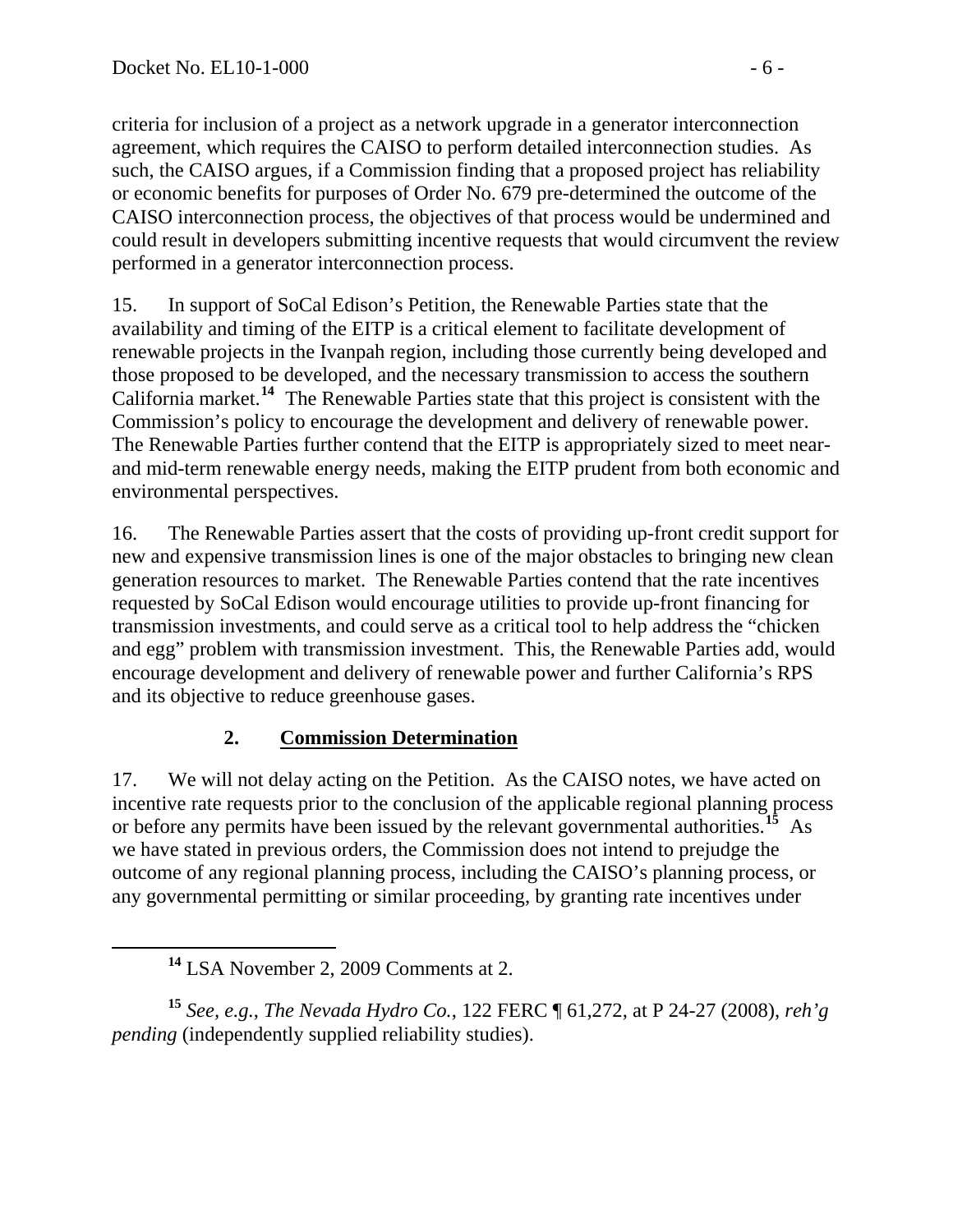Order No. 679.**<sup>16</sup>** Further, we find that the EITP has not satisfied FPA section 219,**<sup>17</sup>** which requires that a company seeking rate incentives for transmission projects demonstrate that such projects ensure reliability and/or reduce the price of delivered power by reducing congestion. Therefore, we are conditioning the grant of incentives on the EITP receiving approval via the CAISO's planning process, as discussed below.

#### **C. Section 219 Requirement**

18. In Order No. 679, the Commission stated that an applicant for transmission rate incentives must demonstrate that the facilities for which it seeks incentives satisfy the requirements of FPA section 219 by either ensuring reliability or reducing the cost of delivered power by reducing transmission congestion.**[18](#page-6-0)** The Commission established a rebuttable presumption that a project is eligible for incentives under section 219 if it: (1) results from a fair and open regional planning process that considers and evaluates projects for reliability and/or congestion and is found to be acceptable to the Commission; or (2) has received construction approval from an appropriate state commission or state siting authority.**[19](#page-6-1)** The Commission also stated that it will consider incentive requests for projects that are still undergoing consideration in a regional planning process, but may make any requested incentive rate treatment contingent on the project being approved under the regional planning process.**[20](#page-6-2)** However, the Commission has stated that a project that does not qualify for the rebuttable presumption may nevertheless satisfy the section 219 standards if the project sponsor presents a factual record supporting a finding that the project is needed to maintain reliability or reduce

**<sup>17</sup>** 16 U.S.C. § 825s (2006).

**<sup>18</sup>** Order No. 679, FERC Stats. & Regs. ¶ 31,222 at P 57-58.

<span id="page-6-1"></span><span id="page-6-0"></span>**<sup>19</sup>** *Id*. In Order No. 679-A, the Commission clarified the operation of this rebuttable presumption by noting that the authorities and/or processes on which it is based (i.e*.*, a regional planning process, a state commission, or siting authority) must, in fact, consider whether the project ensures reliability or reduces the cost of delivered power by reducing congestion. Order No. 679-A, FERC Stats. & Regs. ¶ 31,236 at P 49.

<span id="page-6-2"></span>**<sup>20</sup>** Order No. 679, FERC Stats. & Regs. ¶ 31,222 at n.39.

**<sup>16</sup>** *See, e.g.*, *Green Power Express*, 127 FERC ¶ 61,031 at P 42 ("ruling on a request for incentives pursuant to Order No. 679 does not prejudge the findings of a particular transmission planning process or the siting procedures at state commissions"); *see also Green Energy Express LLC*, 129 FERC ¶ 61,165, at P 13 (2009) (*Green Energy Express*).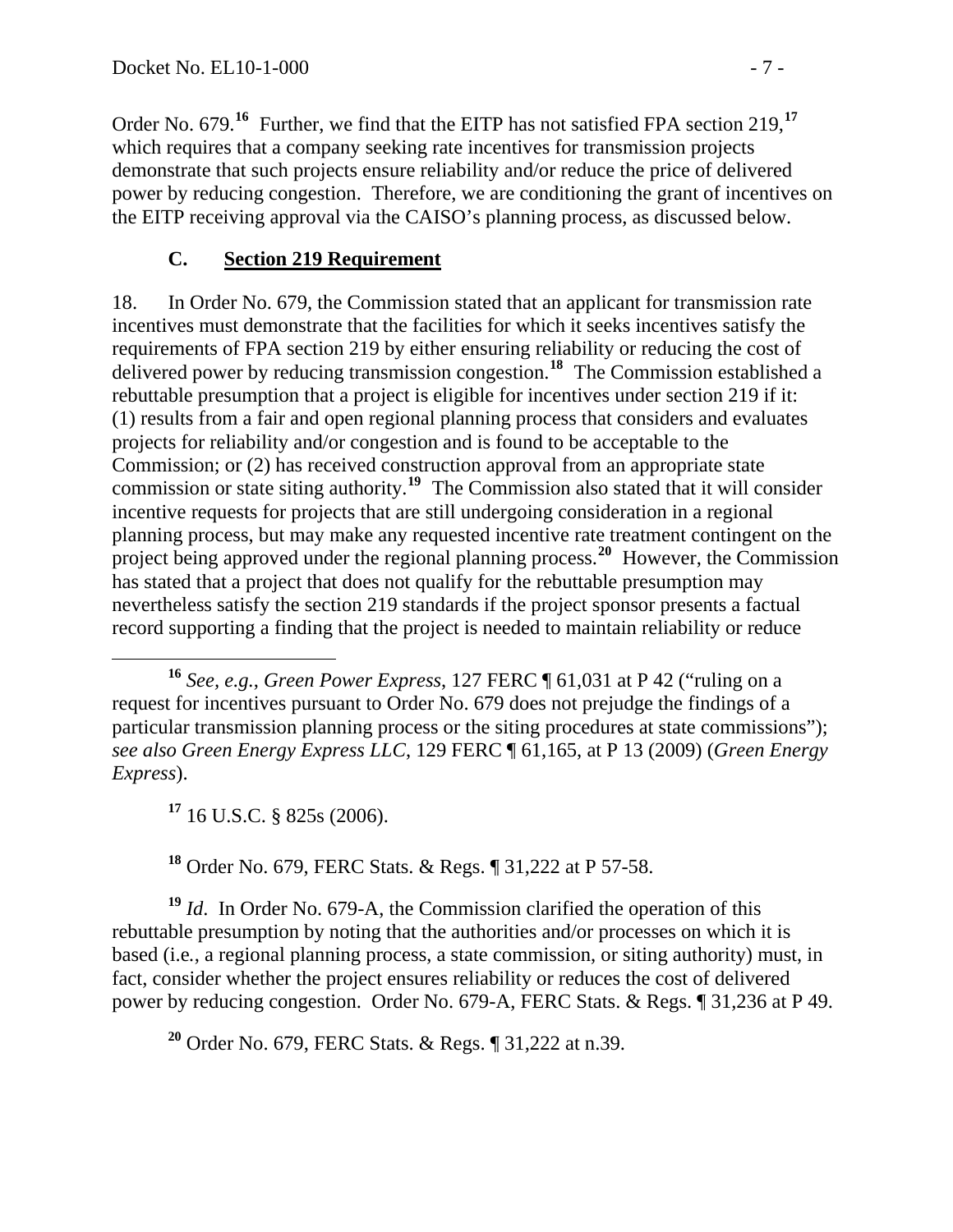congestion.**<sup>21</sup>** In order to meet this requirement, a project sponsor may present detailed studies, engineering affidavits, or state siting approvals demonstrating that the section 219 criteria are met.**<sup>22</sup>**

### **1. SoCal Edison's Proposal**

19. SoCal Edison states that the EITP has not been approved through a regional planning process and therefore does not qualify for the rebuttable presumption under section 219 that it ensures reliability or reduces transmission congestion.**[23](#page-7-0)** However, SoCal Edison contends that it has presented a factual record to support a finding that the EITP is needed to maintain reliability or reduce congestion.

20. SoCal Edison states that the CAISO has performed system impact studies and one facilities study, and is in the process of performing other facilities studies for three new solar generation projects that would add 414 MW of renewable generation in the Ivanpah Dry Lake area. According to SoCal Edison, the system impact studies indicate that, absent new construction, the total amount of new generation that could be integrated in the Ivanpah Dry Lake area would be limited to approximately 80 MW.**[24](#page-7-1)** SoCal Edison further asserts that the EITP has been identified in the relevant interconnection studies as the transmission upgrade that most effectively and efficiently remedies the reliability and congestion problems posed by the new generation.

21. SoCal Edison further asserts that the system impact studies have identified that the EITP is needed to connect to the CAISO grid numerous projects in the Ivanpah Dry Lake area that are in the interconnection queue, in a manner that addresses the generation needs and minimizes the environmental impacts, service interruptions and overall cost exposure to ratepayers. SoCal Edison states that the findings in these studies indicate that it is best to build transmission facilities once rather than rebuilding and expanding facilities over a number of years.<sup>[25](#page-7-2)</sup> SoCal Edison further states that the EITP will reduce

**<sup>21</sup>** *Id*. P 57.

**<sup>22</sup>** *See Duquesne Light Co.*, 118 FERC ¶ 61,087, at P 68 (2007); *see also Green Power Express*, 127 FERC ¶ 61,031 at P 41.

**<sup>23</sup>** Petition at 4-5.

**<sup>24</sup>** *Id.* Vol. 1, Exh. G at P 12 (Affidavit of Jorge Chacon).

<span id="page-7-2"></span><span id="page-7-1"></span><span id="page-7-0"></span>**<sup>25</sup>** *Id.* Vol. 1, Exh. C at 9-10 (SoCal Edison's Testimony on Cost Recovery and Cost Support for the Eldorado-Ivanpah Transmission Project, Sept. 22, 2009).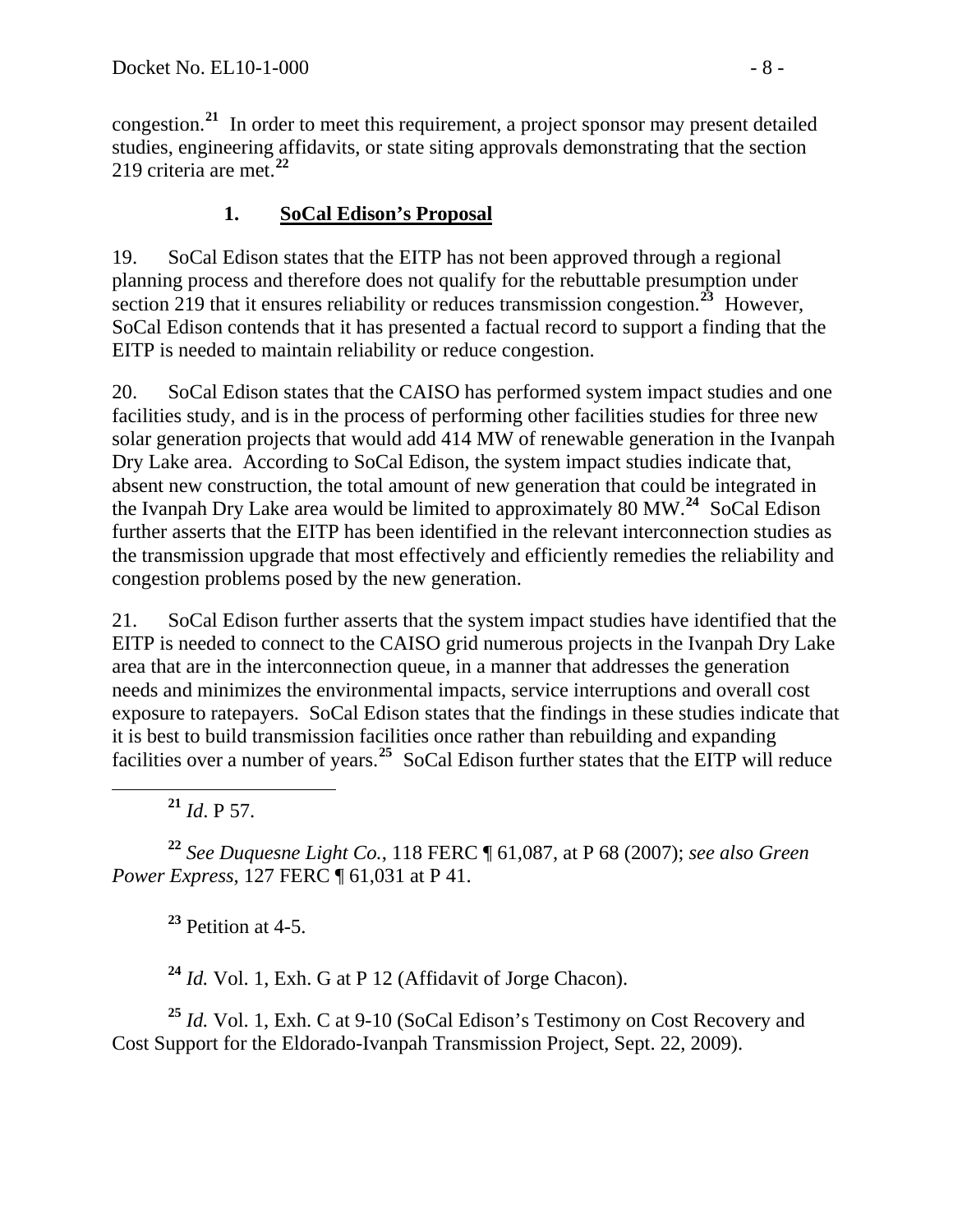congestion in southern California, which DOE has identified as a critical congestion area.**<sup>26</sup>**

22. Finally, SoCal Edison contends that the EITP will assist the company in achieving the existing 20 percent RPS target, as well as the recently-established 33 percent RPS target by the year 2020, and will reduce congestion over a key corridor for renewable energy. As a result, SoCal Edison states, the EITP will provide for reduced costs to ratepayers when compared with alternative solutions identified in the system impact study process.**[27](#page-8-0)**

# **2. Comments**

23. Protesters argue that SoCal Edison has failed to demonstrate that the EITP would reduce congestion or enhance reliability and, therefore, the EITP does not qualify for incentives under FPA section 219. Specifically, the protesters assert that the EITP has not yet been evaluated or approved by the CPUC or the CAISO, and as such cannot be verified as needed to ensure reliability or reduce costs.**[28](#page-8-1)** MSR/Santa Clara argue that SoCal Edison's discussion of reliability goes no further than stating that Southern California has been designated by the DOE as a "critical congestion area" and that the EITP will alleviate this congestion.<sup>[29](#page-8-2)</sup> Metropolitan asserts that the Petition is speculative regarding the EITP's impact on reliability and congestion.**[30](#page-8-3)** Similarly, TANC and the CPUC contend that SoCal Edison proposes to relieve future congestion that could materialize if the proposed solar generation projects are fully developed.**[31](#page-8-4)**

24. The Renewable Parties contend that SoCal Edison, through its Petition and supporting affidavits and exhibits, has met its burden of demonstrating that the EITP

**<sup>26</sup>** *Id.* at 20-21.

**<sup>27</sup>** *Id.* Vol. 1, Exh. C at 9-11.

<span id="page-8-2"></span><span id="page-8-1"></span><span id="page-8-0"></span>**<sup>28</sup>** MSR/Santa Clara November 2, 2009 Protest at 11 (MSR/Santa Clara Protest); Metropolitan November 2, 2009 Protest at 12 (Metropolitan Protest); TANC November 2, 2009 Protest at 11 (TANC Protest); CPUC November 2, 2009 Protest at 9; SWP November 2, 2009 Protest at 12.

**<sup>29</sup>** MSR/Santa Clara Protest at 15.

<span id="page-8-3"></span>**<sup>30</sup>** Metropolitan Protest at 12.

<span id="page-8-4"></span>**<sup>31</sup>** TANC Protest at 10; CPUC Protest at 7.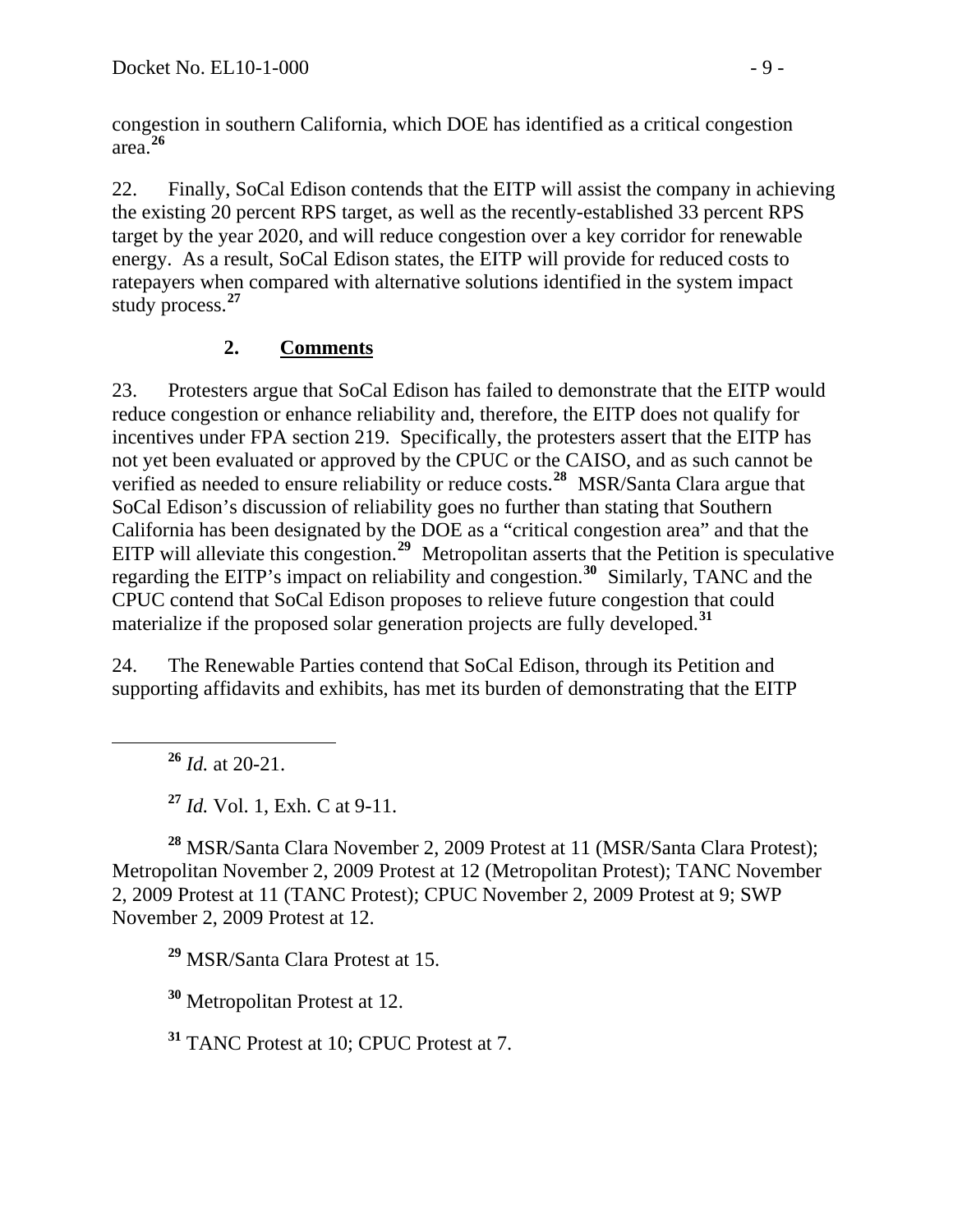promotes reliability and reduces the cost of delivering power by reducing transmission congestion, in accordance with Order No. 679.

### **3. Commission Determination**

25. Because the EITP has not received approval through the CAISO's transmission planning process or received construction approval from the relevant state authorities, SoCal Edison is not entitled to the rebuttable presumption that the EITP is needed to maintain reliability or reduce congestion. Consequently, SoCal Edison must provide a factual record sufficient to support a finding that the EITP is needed to meet the requirements of FPA section 219.**[32](#page-9-0)**

26. We have previously granted requests for rate incentives for projects that were not relying on section 219's rebuttable presumptions. However, in those cases, the applicants clearly demonstrated reliability or congestion concerns that the proposed project would address and supported such assertions with comprehensive and clear data, as well as internal and, in several cases, external studies. For example, in *Green Power Express*, we found the project met the section 219 requirement based on studies and an engineering affidavit submitted by the applicant that showed the impact of the proposed transmission project on the existing network and demonstrated the project's ability to relieve congestion on DOE-identified congested paths.**[33](#page-9-1)** In addition, the applicant in that proceeding submitted an outside study by the Brattle Group that confirmed the applicant's own results. In *Pioneer*, we found that the applicant had provided sufficient information to demonstrate the project's reliability and congestion benefits, such as comprehensive power flow analyses that the Commission could use to verify the applicant's contention that its project ensured reliability or reduced the cost of delivered power by reducing congestion. Finally, in *Tallgrass*,<sup>[34](#page-9-2)</sup> we similarly concluded that the applicant had satisfied the section 219 requirement based on both the data presented in the filing and due to the project's similarity with other transmission projects studied by the Southwest Power Pool, the relevant regional transmission organization in that proceeding. **[35](#page-9-3)**

**<sup>32</sup>** Order No. 679, FERC Stats. & Regs. ¶ 31,222 at P 57.

**<sup>33</sup>** *See Green Power Express*, 127 FERC ¶ 61,031 at P 41.

<span id="page-9-3"></span><span id="page-9-2"></span><span id="page-9-1"></span><span id="page-9-0"></span>**<sup>34</sup>** *See Tallgrass Transmission, LLC*, 125 FERC ¶ 61,248, at P 42 (2008), *reh'g pending* (*Tallgrass*).

**<sup>35</sup>** *See Pioneer*, 126 FERC ¶ 61,281 at P 37.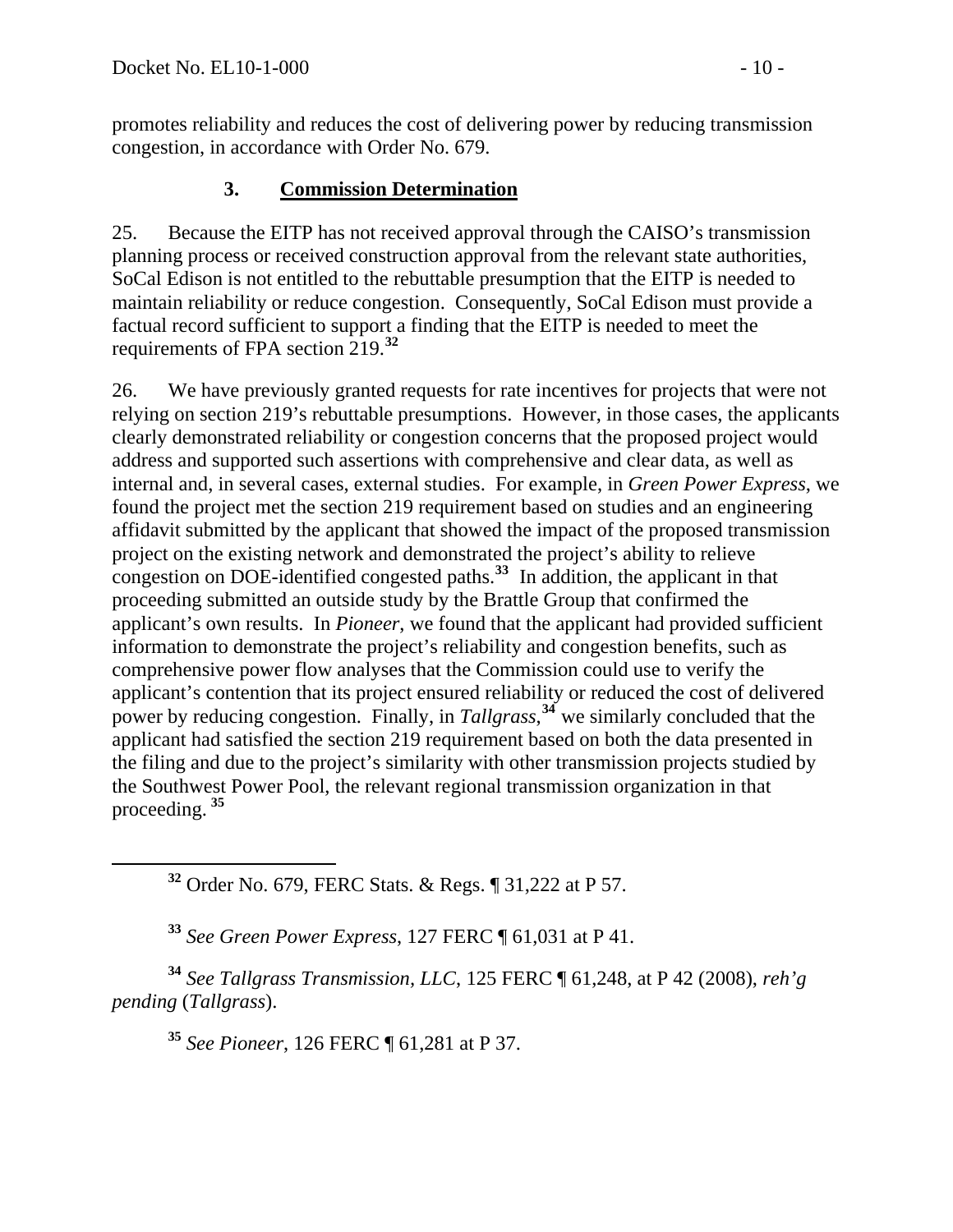$\overline{a}$ 

27. In contrast, SoCal Edison has not provided the Commission with the necessary support to determine whether the EITP ensures reliability or reduces the price of delivered power by reducing congestion. SoCal Edison has provided three Interconnection System Impact Studies, which were conducted by the CAISO in coordination with SoCal Edison as part of the CAISO's generator interconnection process.**[36](#page-10-0)** Those studies conclude that the current system is inadequate to accommodate the projects discussed therein.**[37](#page-10-1)** We note, however, that the studies provided by SoCal Edison are less comprehensive than the above-noted studies that the Commission found sufficient to satisfy the section 219 requirement when an applicant was not entitled to a rebuttable presumption under Order No. 679. For example, the studies provided by SoCal Edison focus on only three of the generators that the EITP is intended to serve, and the studies offer no indication of the broader impacts that the EITP will have on the CAISO system. Accordingly we cannot find that the EITP satisfies the section 219 requirement.**[38](#page-10-2)**

28. However, because the CAISO's transmission planning process may adequately consider the reliability and congestion-relieving impacts of the EITP, the Commission will conditionally grant the incentives requested by SoCal Edison. We direct SoCal Edison to submit a filing within 30 days of the approval or disapproval of the EITP in the CAISO's transmission planning process. If the EITP is approved in the CAISO's planning process, SoCal Edison must provide in this filing evidence not only that the EITP was approved in the CAISO's planning process, but also that the transmission planning process included a finding that the EITP will ensure reliability or reduce the cost of delivered power by mitigating congestion, consistent with Order No. 679-A.**[39](#page-10-3)**

**<sup>37</sup>** *See* Petition, Vol. 1, Exh. G at P 17.

<span id="page-10-2"></span><span id="page-10-1"></span>**<sup>38</sup>** Our decision here does not preclude SoCal Edison from submitting additional support in a new proceeding to satisfy these section 219 requirements.

<span id="page-10-3"></span>**<sup>39</sup>** *See* Order No. 679-A, FERC Stats. & Regs. ¶ 31,236 at P 49. *See also Green Energy Express,* 129 FERC ¶ 61,165 at P 30; *Central Maine Power Co.*, 125 FERC

(continued…)

<span id="page-10-0"></span>**<sup>36</sup>** SoCal Edison's Petition also includes affidavits from several project managers, economists and engineers. We note, however, that the information contained in these affidavits, when considered alongside the other information contained in the Petition, is not sufficient to support a determination that the EITP meets the requirements of FPA section 219. While the evidence an applicant may submit to support a finding that the FPA section 219 criteria are met includes, among other things, engineering affidavits, the affidavits contained in the Petition, lack sufficient detail.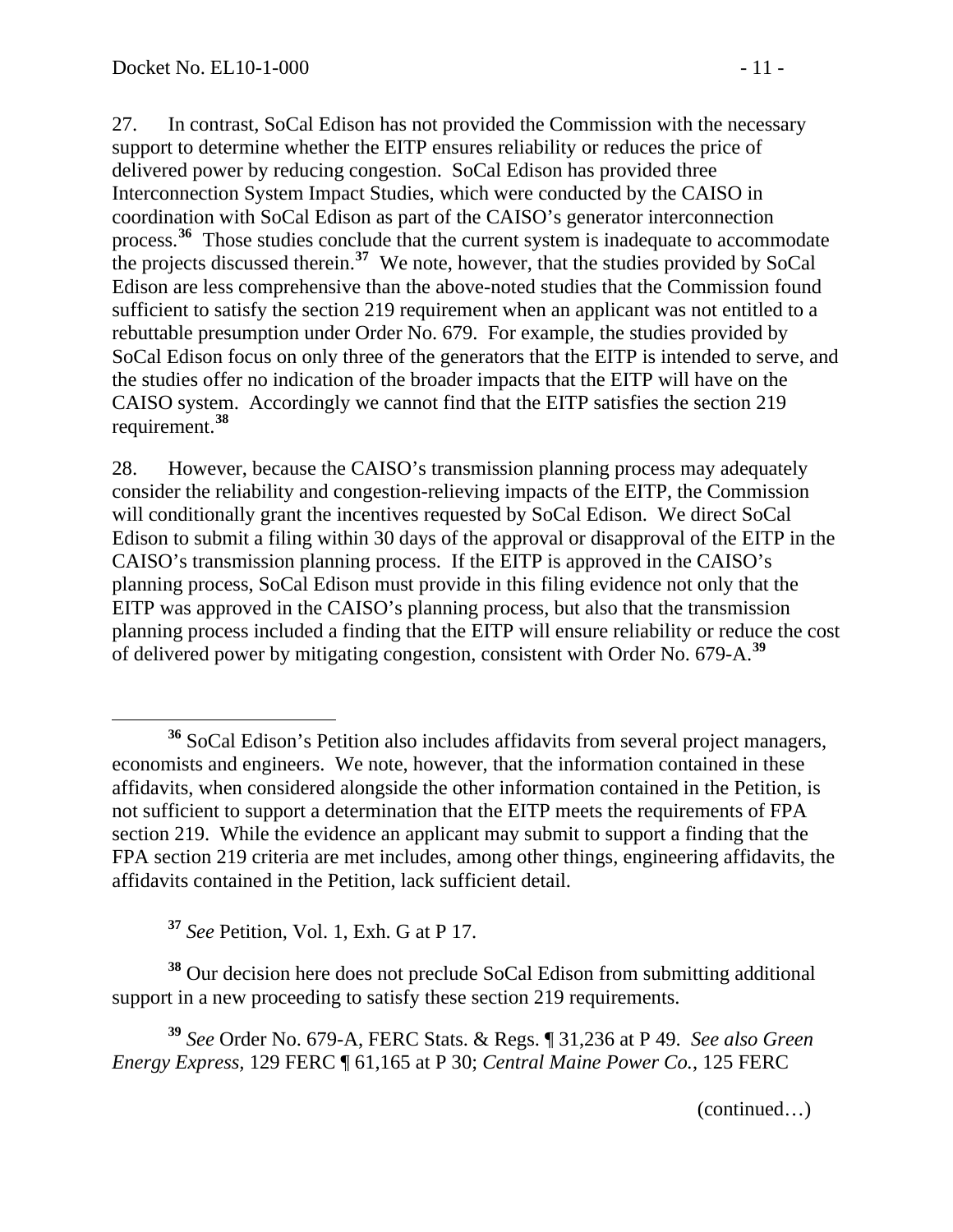#### **D. Nexus Requirement and Requested Incentives**

29. In addition to satisfying section 219's requirement that a project ensure reliability or reduce the cost of delivered power by reducing congestion, an applicant must demonstrate that there is a nexus between the incentive sought and the investment being made. In Order No. 679-A, the Commission clarified that the nexus test is met when an applicant demonstrates that the total package of incentives requested is "tailored to address the demonstrable risks or challenges faced by the applicant."**[40](#page-11-0)**

30. As part of the evaluation of whether the incentives requested are tailored to address the demonstrable risks or challenges faced by the applicant, the Commission has found the question of whether a project is "routine" to be particularly probative. In *BG&E*, the Commission provided guidance on the factors that it will consider when determining whether a project is routine.**[41](#page-11-1)** The Commission stated that it will consider all relevant factors presented by the applicant, including evidence on: (1) the scope of the project (e.g., dollar investment, increase in transfer capability, involvement of multiple entities or jurisdictions, size, effect on region); (2) the effect of the project (e.g., improving reliability or reducing congestion costs); and (3) the challenges or risks faced by the project (e.g., siting, long lead times, regulatory and political risks, specific financing challenges, other impediments). The Commission also explained that when an applicant has adequately demonstrated that the project for which it requests an incentive is not routine, that applicant has shown, for purposes of the nexus test, that the project faces risks and challenges that merit an incentive.**[42](#page-11-2)**

31. Based on the evidence, we find that SoCal Edison has demonstrated that the EITP is not routine. We also conclude that SoCal Edison has demonstrated that the total package of incentives, as modified and conditioned in this order, is tailored to the risks and challenges faced by the EITP. We discuss below our finding that the EITP is not

**<sup>40</sup>** Order No. 679-A, FERC Stats. & Regs. ¶ 31,236 at P 40.

<span id="page-11-2"></span><span id="page-11-1"></span><span id="page-11-0"></span>**<sup>41</sup>** *Baltimore Gas & Elec. Co.*, 120 FERC ¶ 61,084, at P 52-55 (2007), *order denying reh'g*, 123 FERC ¶ 61,262 (2008) (*BG&E*).

**<sup>42</sup>** *Id*. P 54.

<sup>¶ 61,182,</sup> at P 57 (2008) (directing further filing). We note that, to the extent the EITP is still subject to study and review in the generator interconnection process, it must satisfy all requirements of that process. Nothing in this order predetermines the outcome of the CAISO's generator interconnection process.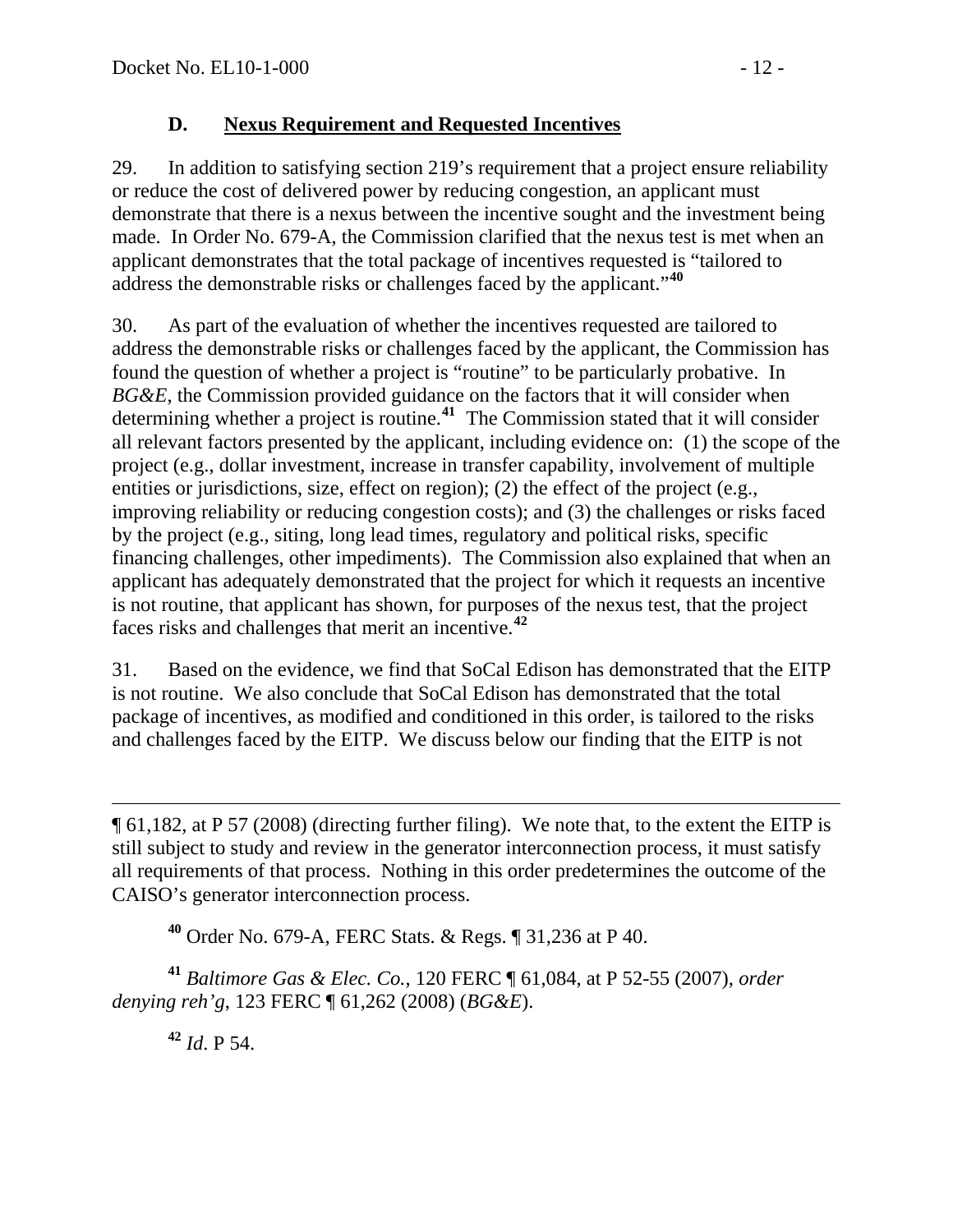routine and the nexus between each requested incentive and the particular risks and challenges SoCal Edison faces in connection with the EITP.

### **1. Routine Nature of Project**

#### **a. SoCal Edison's Proposal**

32. SoCal Edison argues that the EITP is not routine in scope because it will provide regional benefits by fostering the development of location-constrained renewable resources in the Ivanpah Dry Lake area which, SoCal Edison asserts, has the potential to be a vital center for solar generation. SoCal Edison contends that the EITP will be a necessary addition to enable these new resources to be developed and integrated into the CAISO-controlled grid. According to SoCal Edison, the Commission has recognized that construction or enhancement of transmission facilities to provide access to remote, location-constrained renewable resources is not routine.<sup>[43](#page-12-0)</sup> Moreover, SoCal Edison states that the estimated cost of the EITP, between \$446 and \$484 million, is not routine as it represents over 20 percent of SoCal Edison's current transmission rate base. SoCal Edison further states that the EITP is not routine in scope because it requires over 35 determinations from governmental authorities and regulatory agencies from multiple jurisdictions, adding significant complexity and risk to the EITP.**[44](#page-12-1)**

33. SoCal Edison asserts that the effect of the EITP is not routine because of its impact on the CAISO and regional transmission grids. Specifically, SoCal Edison states that system impact studies have shown that the EITP will remedy reliability problems posed by the addition of new solar generation and relieve congestion that interconnecting generation would create.**[45](#page-12-2)** SoCal Edison adds that the EITP will be integrated with the existing CAISO-controlled network, and will increase the transfer capability from the Ivanpah Dry Lake area to the CAISO-controlled grid.**[46](#page-12-3)**

<span id="page-12-3"></span>**<sup>46</sup>** *Id.* at 30-31.

<span id="page-12-0"></span>**<sup>43</sup>** Petition at 24 (*citing Green Power Express*, 127 FERC ¶ 61,031 at P 46; *PacifiCorp*, 125 FERC ¶ 61,076, at P 45 (2008) (*PacifiCorp*)).

<span id="page-12-2"></span><span id="page-12-1"></span>**<sup>44</sup>** SoCal Edison has identified at least eight Federal permits, at least fifteen permits from state and local agencies within California, and at least twelve permits from state and local agencies within Nevada. *See* Petition, Vol. 1, Exh. D at P 7-11 (Affidavit of Charles B. Adamson).

**<sup>45</sup>** *Id.* Vol. 1, Exh. G at P 18.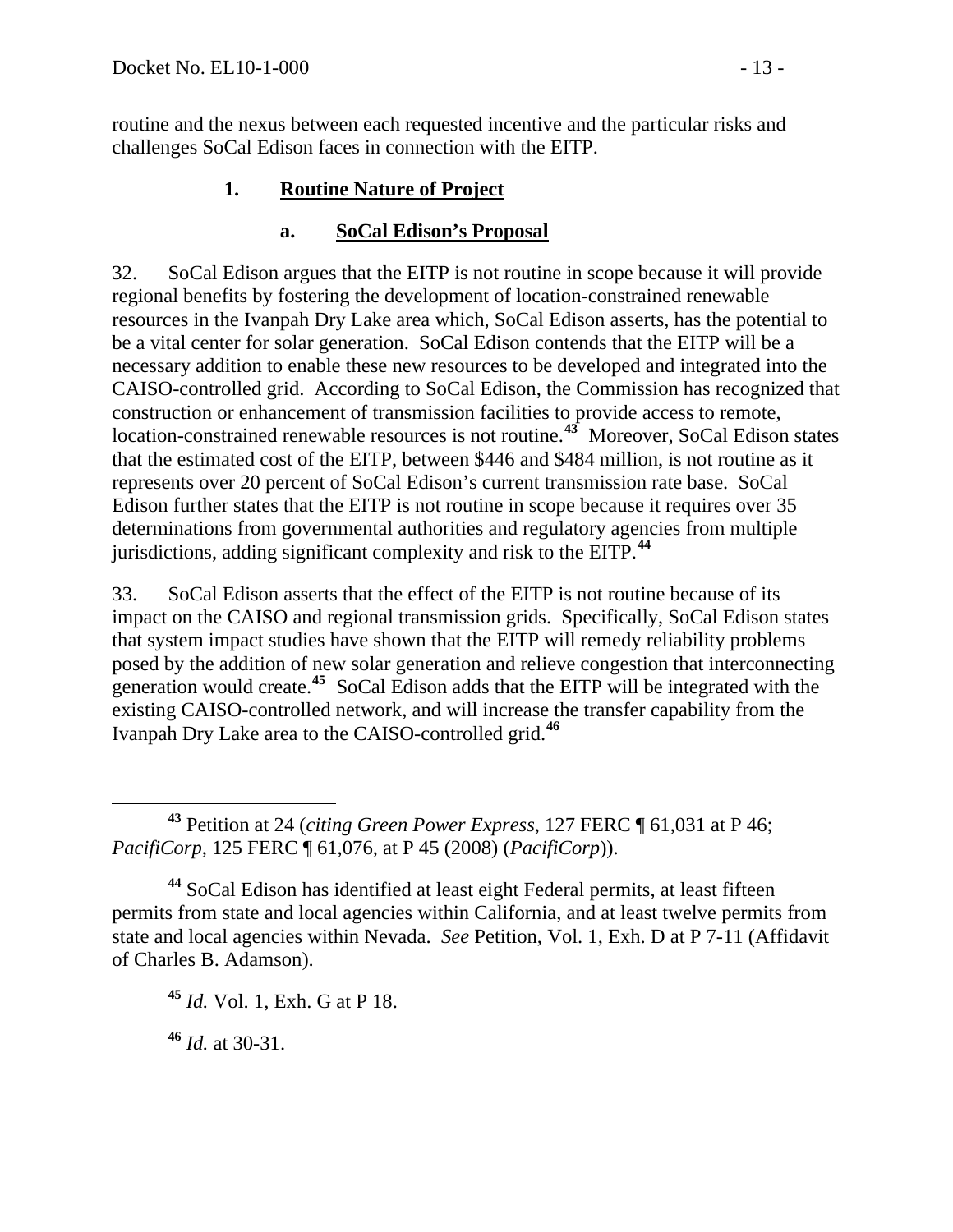34. SoCal Edison argues that the challenges and risks associated with the EITP are not routine, adding that the EITP will require multiple approvals from governmental authorities and regulatory agencies in California and Nevada, as well as Federal agencies. Further, SoCal Edison states that obtaining construction approval from out-of-state regulatory agencies (i.e., Nevada) is not guaranteed, which adds an element of risk that would not be present in an otherwise routine project. SoCal Edison adds that it will be expending substantial amounts of money prior to obtaining the necessary regulatory approvals for the EITP, which will expose it to the risk that the proposed renewable generation projects may not materialize. Finally, SoCal Edison states that financing the EITP will adversely impact SoCal Edison's cash flow, particularly when considered in conjunction with its ongoing projects.

#### **b. Protests**

35. The CPUC contends that SoCal Edison's cost estimates may not be reasonable, as they contain high contingency percentages of 35 percent which, according to the CPUC, appears to be inflated and which overstate the projected costs of the project. The CPUC asserts that, in its Certificate of Public Necessity and Convenience proceeding, SoCal Edison's cost estimates will be analyzed, and adds that the estimates provided by SoCal Edison should be given little weight until such analysis can be performed.

36. The CPUC argues that SoCal Edison's estimate that the EITP is over 20 percent of its net plant in service at the end of 2008 is misleading, adding that SoCal Edison's projected investment in the EITP is only a fraction of its total projected capital expenditures of \$20.4 billion, including \$6.2 billion in transmission, during the 2009- 2013 period.**[47](#page-13-0)** According to the CPUC, then, projects for which the Commission has granted incentive rates are generally larger in cost or make up a greater portion of an applicant's overall investments than does the EITP.**[48](#page-13-1)**

<span id="page-13-1"></span>**<sup>48</sup>** CPUC states that the EITP's \$448 million project cost is much lower than SoCal Edison's Devers-Palo Verde II Project (DVP2) (\$506 million) and Tehachapi Transmission Project (Tehachapi) (\$1.7 billion), which the Commission found eligible for transmission investment incentives in its 2007 Incentive Order. CPUC Protest at 11- 12 (*citing* 2007 Incentive Order, 121 FERC ¶ 61,168 at P 4, 6).

<span id="page-13-0"></span>**<sup>47</sup>** CPUC Protest at 12-13. According to the CPUC, SoCal Edison added significant plant in 2009 and will continue to do so prior to the EITP being built. The CPUC contends that in 2013, when the EITP goes into service, SoCal Edison's total rate base will have increased to \$22.9 billion, compared to \$12.5 billion at the end of 2008.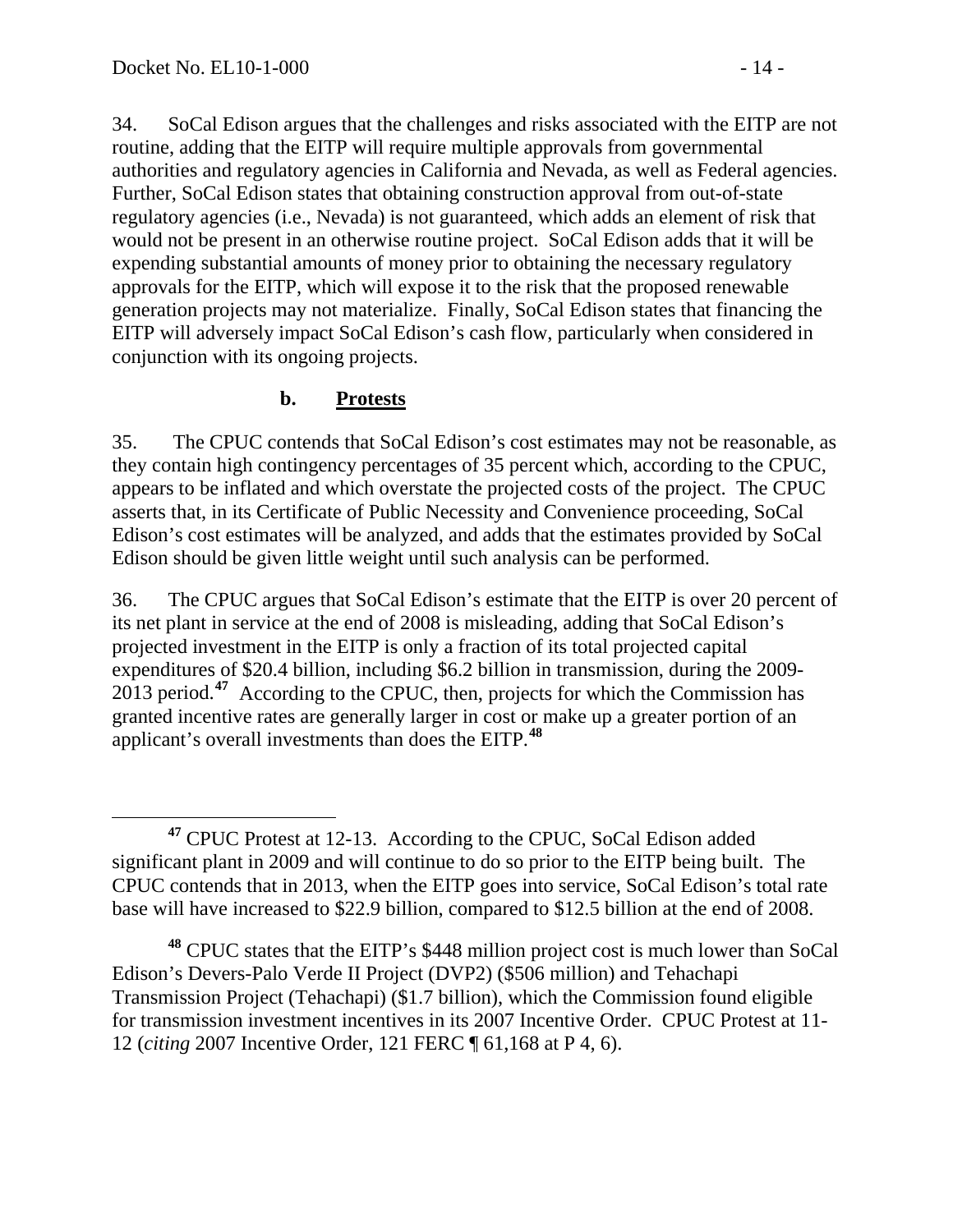37. The CPUC also argues that the EITP is routine due to its size and effect on the region, adding that the EITP's replacement of an existing 35-mile 115 kV line with a 220 kV line is small compared to other projects for which incentives were granted.**[49](#page-14-0)** The CPUC further states that SoCal Edison has not demonstrated that the EITP will improve reliability or reduce congestion costs.

38. Finally, the CPUC argues that SoCal Edison does not demonstrate that the financing or regulatory challenges facing the EITP are non-routine or present significant hurdles to SoCal Edison, especially given the size of the EITP and the fact that it covers an existing right-of-way. The CPUC further argues that SoCal Edison does not discuss the availability of CPUC backstop authority for the EITP, which assures SoCal Edison rate recovery and greatly reduces its financial and regulatory risks. As such, the CPUC urges the Commission to consider not only the challenges facing SoCal Edison, but also the California-specific facts that minimize these risks.

#### **c. Commission Determination**

39. SoCal Edison has presented evidence on the EITP's scope and effect, as well as the risks and challenges faced by the project. Based on this evidence, we conclude that SoCal Edison has adequately demonstrated that the EITP is not routine. The EITP represents a significant investment of up to \$484 million in a transmission project that would deliver up to 1400 MW of otherwise location-constrained renewable resources in the Ivanpah Dry Lake area. Access to these proposed renewable resources will contribute towards meeting California's RPS goals.

40. The Commission has previously found that, in addition to other considerations, construction or enhancement of transmission facilities to provide access to remote, location-constrained renewable resources is not routine.<sup>[50](#page-14-1)</sup> We find that the EITP will provide the following regional benefits: enabling the development of up to 1400 MW of renewable resources in the Ivanpah Dry Lake area, a potentially vital center for solar

<span id="page-14-1"></span>**<sup>50</sup>** *Green Power Express*, 127 FERC ¶ 61,031 at P 46; *see also PacifiCorp*, 125 FERC ¶ 61,076 at P 45; *see also Green Energy Express,* 129 FERC ¶ 61,165 at P 62.

<span id="page-14-0"></span>**<sup>49</sup>** CPUC points to: (1) the DVP2 project, proposed to FERC as a 230-mile long 500 kV line between Central Arizona and California, and a 500 kV line between Devers substation and Valley Substation; (2) Tehachapi, consisting of more than 200 miles of 500 kV transmission lines, and 10 miles of 220 kV transmission lines; and (3) *Green Power Express*, intended to cover 3,000 miles over a seven-state area. CPUC Protest at 15 (*citing* 2007 Incentive Order, 121 FERC ¶ 61,168 at P 4, 6; *Green Power Express*, 127 FERC ¶ 61,031 at P 46).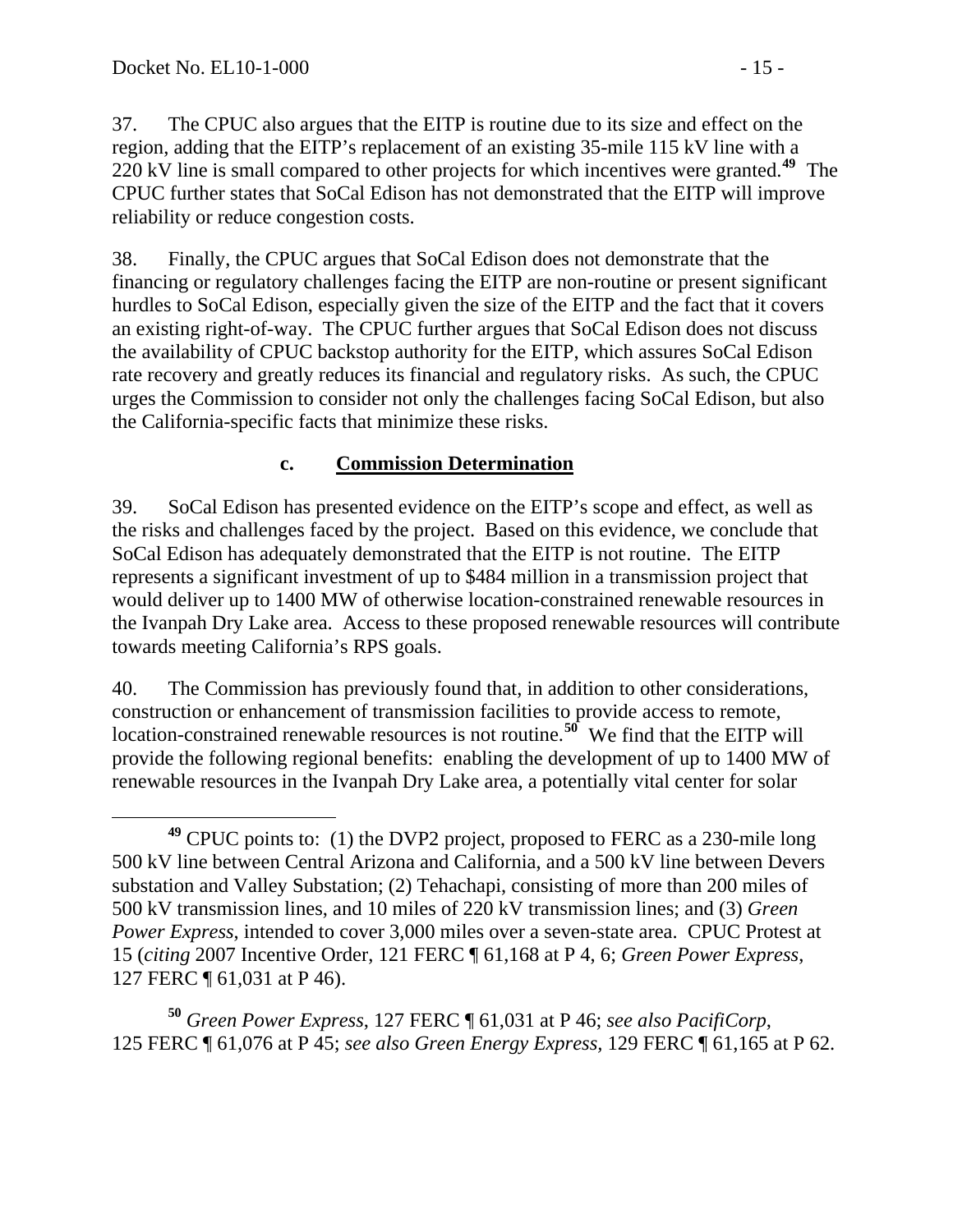generation; allowing these new resources to be integrated into the CAISO-controlled grid; and providing assistance in meeting California's RPS targets.

41. We also find that the risks and challenges faced by SoCal Edison are not routine. Specifically, the EITP must receive at least 35 approvals from several agencies and jurisdictions, including the CPUC, the Public Utilities Commission of Nevada, and the United States Department of Interior Bureau of Land Management. As a result, SoCal Edison faces numerous financial, regulatory, environmental and siting challenges. Despite the fact that the EITP will be constructed on an existing right-of-way, SoCal Edison must still procure multiple approvals from governmental authorities and regulatory agencies across two states, California and Nevada, as well as Federal agencies.

42. SoCal Edison has also demonstrated that since the EITP is not expected to be in service until mid-2013, it will have exposure to uncertainties arising from future unforeseen circumstances during this time period. In addition, SoCal Edison is proposing to expend substantial funds prior to obtaining all necessary approvals for the EITP, thereby exposing itself to the risk that the proposed generation projects the EITP is being developed to serve may not materialize. Based on this evidence, we find that SoCal Edison has adequately demonstrated that the EITP is not routine.

43. With respect to the CPUC's argument that SoCal Edison's risks are reduced by California law and the CPUC's backstop authority, we find that any reduction in risk that may be attributable to the CPUC's regulatory actions is difficult to quantify. Moreover, cost recovery through state regulatory mechanisms does not necessarily create adequate incentives to build necessary infrastructure. We reiterate that Congress enacted FPA section 219, and we subsequently issued Order No. 679, based on the fact that existing cost-based recovery mechanisms have been insufficient to stimulate investment in infrastructure to ensure reliability and/or reduce congestion costs.**[51](#page-15-0)** As we have stated in previous orders, we do not find that section 399.25 of the California Code excludes SoCal Edison from eligibility for ROE incentives pursuant to FPA section 219.**[52](#page-15-1)**

<span id="page-15-1"></span>**<sup>52</sup>** 2007 Incentive Order, 121 FERC ¶ 61,168 at P 147 (noting that "[s]ection 219 does not exclude transmission projects with guaranteed cost recovery from eligibility of incentives"); *see also* Order Denying Rehearing, 123 FERC ¶ 61,293 at P 49.

<span id="page-15-0"></span>**<sup>51</sup>** Order No. 679, FERC Stats. & Regs. ¶ 31,222 at P 10. Section 219(b)(2)-(3) of the FPA directed the Commission to ensure that its rule, as applied, provides "a return on equity that attracts new investment in transmission facilities (including related transmission technologies); encourage deployment of transmission technologies and other measures to increase the capacity and efficiency of existing transmission facilities and improve the operation of the facilities . . . ." 16 U.S.C.  $\S$  824s(b)(2)-(3) (2006).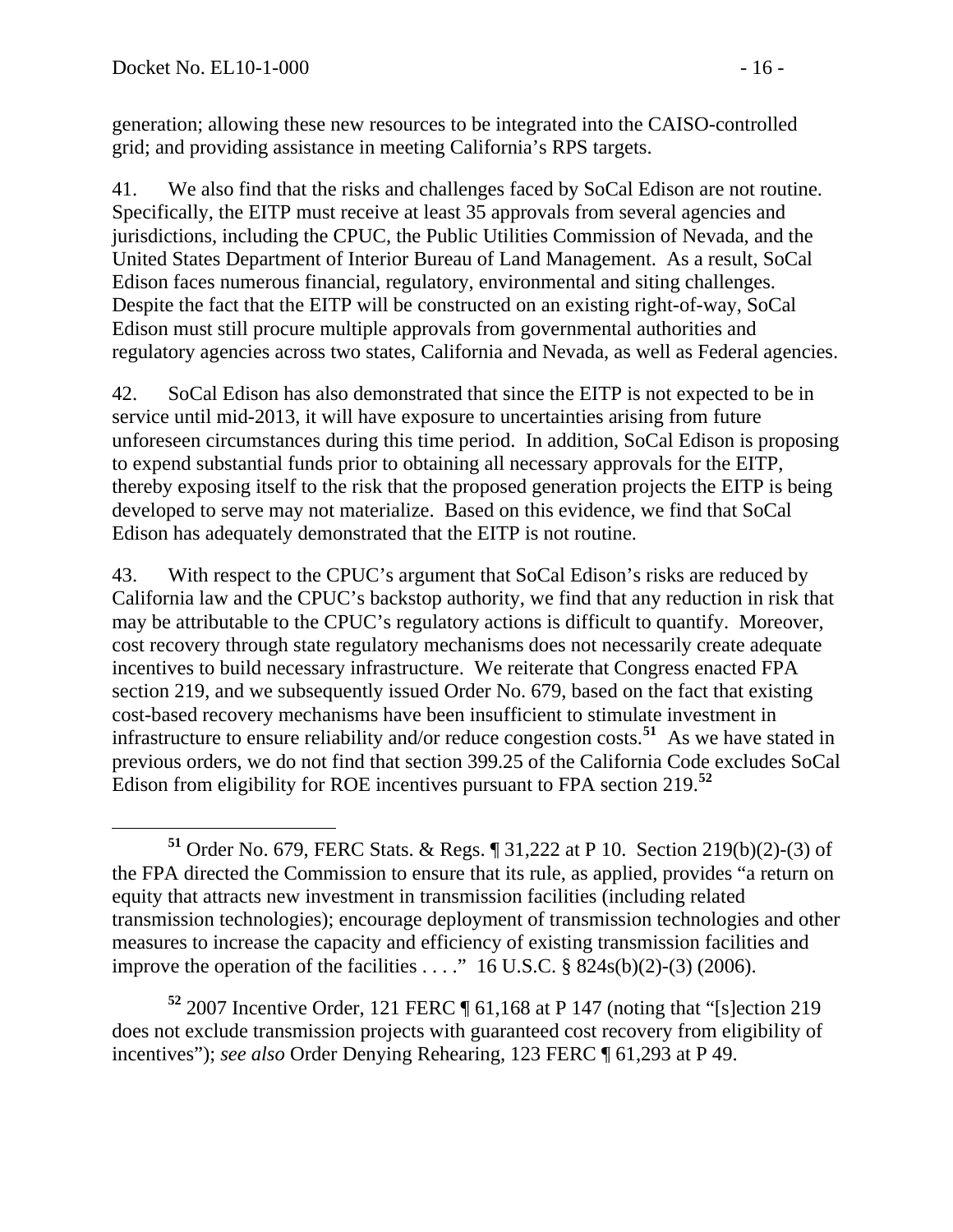### **2. Construction Work In Progress**

### **a. SoCal Edison's Proposal**

44. SoCal Edison claims that there is a nexus between its investment in the EITP and its request to include 100 percent of CWIP in rate base. SoCal Edison contends that recovery of CWIP will improve SoCal Edison's cash flow at a time when it is financing a significant expansion and upgrade of its transmission system.**[53](#page-16-0)** Thus, SoCal Edison states that the EITP, with a projected cost of up to \$484 million, will add to the financial burdens and risks associated with its transmission investment program.

45. SoCal Edison asserts that because it is expending large amounts of capital on transmission investments over the next several years, it is important for SoCal Edison to have an increased cash flow prior to the in-service date of the EITP. SoCal Edison adds that traditional rate recovery mechanisms would not allow it to recover the costs of construction until the EITP is placed into service, which could serve as a barrier to transmission investment.**[54](#page-16-1)** In addition, SoCal Edison contends that unless it is permitted to recover CWIP in rate base, its investors will have to wait over two years before receiving a return on their investment which, SoCal Edison contends, would diminish the attractiveness of this investment.**[55](#page-16-2)**

46. SoCal Edison also argues that allowing it to recover 100 percent of CWIP in rate base would facilitate financing and improve its coverage ratios used by rating agencies to determine credit quality and debt ratings.**[56](#page-16-3)** Accordingly, SoCal Edison states that in the long term, customers benefit from smoothing out large rate increases and stronger credit ratings for the utility, because the company will be able to obtain better financing terms that will ultimately be passed on to customers.

47. SoCal Edison asserts that, given the size and scope of its transmission investment plan relative to its current rate base, there will be a significant rate increase when the EITP is completed and added to rate base. SoCal Edison therefore argues that including

**<sup>54</sup>** *Id.* at 33.

<span id="page-16-2"></span>**<sup>55</sup>** *Id.* at 40.

<span id="page-16-3"></span>**<sup>56</sup>** *Id.* at 39.

<span id="page-16-1"></span><span id="page-16-0"></span>**<sup>53</sup>** SoCal Edison anticipates investing \$6.2 billion in its transmission system over the next five years to interconnect renewable resources and maintain reliability. Petition at 32.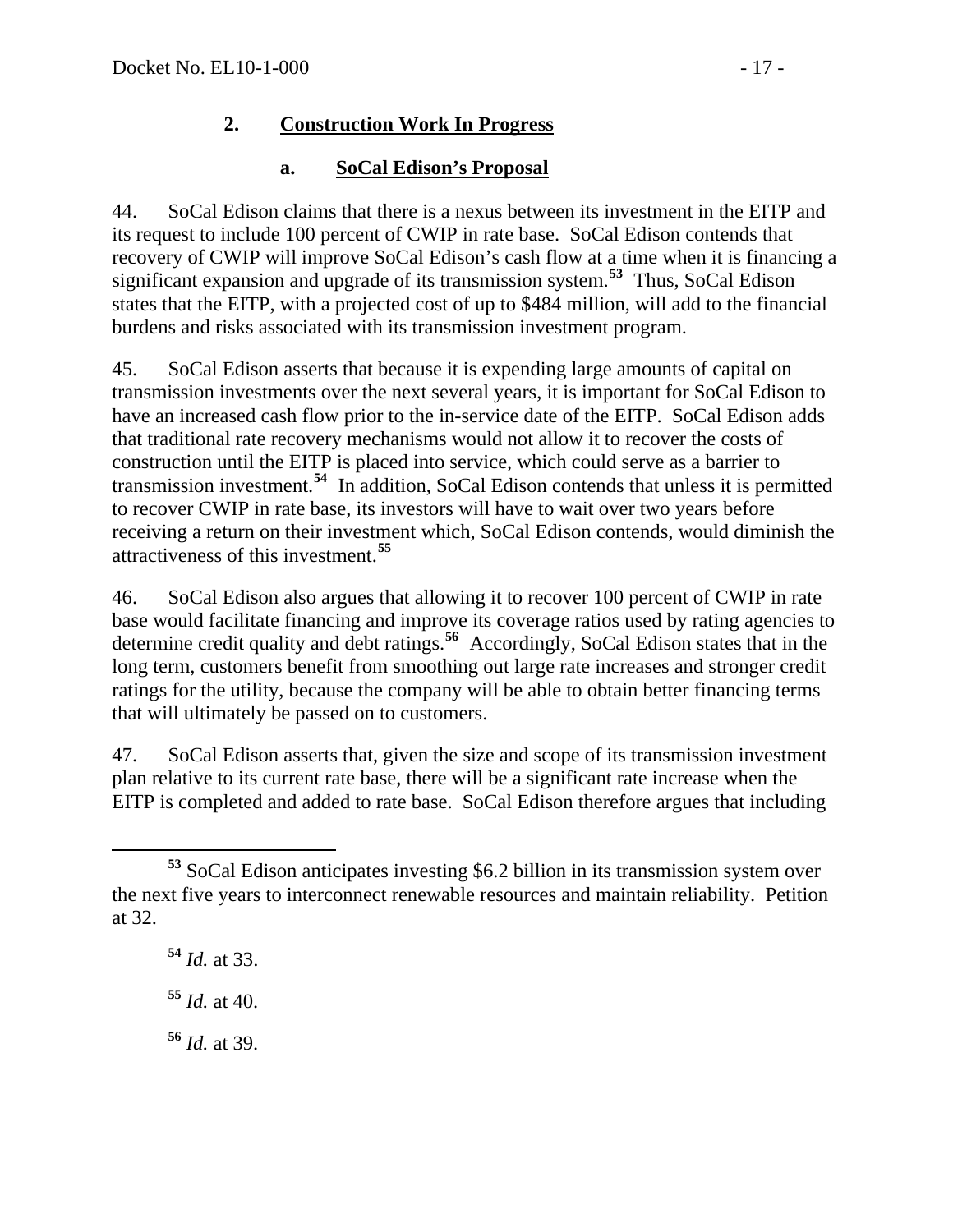CWIP in rate base would phase-in the rate increase during the construction period, and will result in a lower future rate base than would occur by accruing Allowance for Funds Used During Construction (AFUDC) until the in-service date, thereby reducing rates in the future through a lower revenue requirement over the remaining life of the project.

48. Finally, SoCal Edison proposes to include the CWIP for the EITP in the standalone balance account mechanism previously approved by the Commission, adding that this mechanism should be appropriate for inclusion in rate base of CWIP associated with the EITP.**[57](#page-17-0)** SoCal Edison states that the Commission, in approving that account mechanism, determined that SoCal Edison has established the appropriate regulatory and accounting controls, adding that those controls will insure that CWIP for the EITP will be treated appropriately.

# **b. Comments**

49. MSR/Santa Clara state that under Order No. 679, an applicant for CWIP incentives must propose accounting procedures that ensure customers will not be doublecharged. According to MSR/Santa Clara, SoCal Edison's request for CWIP recovery does not demonstrate how it will separately account for CWIP to ensure that there is no double recovery through capitalized AFUDC.

50. TANC and Metropolitan state that SoCal Edison fails to demonstrate that a nexus exists between its need for cash flow and the CWIP incentive. Specifically, TANC contends that SoCal Edison has not demonstrated that cash flow is of great concern to the company, noting that SoCal Edison had sufficient funds available by the end of 2008 to make a dividend payment of \$345 million to Edison International.

51. The Six Cities contend that the only incentive that should be authorized by the Commission at this time is the inclusion of 100 percent of CWIP in rate base. The Six Cities state that recovery of CWIP costs through the balancing account mechanism that the Commission previously approved for SoCal Edison's other ratemaking incentiveeligible projects adequately mitigates cash flow burdens that SoCal Edison may experience if it elects to fund the EITP.

### **c. Commission Determination**

52. In Order No. 679, the Commission established a policy that allows utilities to include, where appropriate, 100 percent of prudently-incurred transmission-related CWIP

<span id="page-17-0"></span>**<sup>57</sup>** *Id.* at 35 (*citing Southern California Edison Co*., 122 FERC ¶ 61,187, at P 33 (2008)).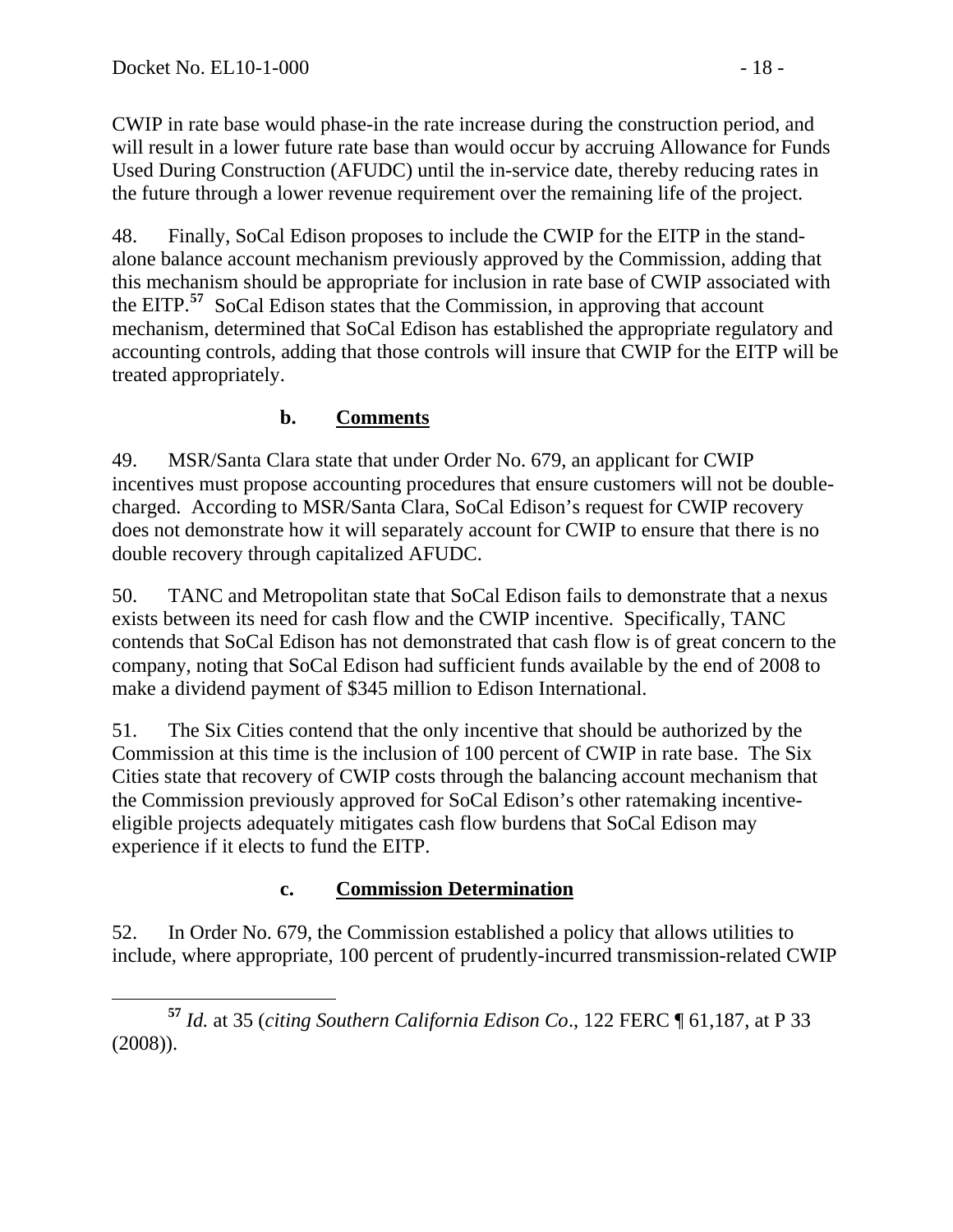in rate base.**<sup>58</sup>** The Commission stated that this rate treatment will further the goals of FPA section 219 by providing up-front regulatory certainty, rate stability, and improved cash flow, reducing the pressures on an applicant's finances caused by investing in transmission projects.**<sup>59</sup>** As discussed below, we find that SoCal Edison has shown a nexus between the proposed CWIP incentive and its investment in the EITP, and, therefore, we accept SoCal Edison's proposal to recover 100 percent of CWIP in rate base, conditioned upon SoCal Edison fulfilling the Commission's requirements for CWIP inclusion for these transmission facilities in its future section 205 filing.**<sup>60</sup>**

53. The EITP will cost up to \$484 million and is not expected to go into service until mid-2013. The cost and timing for completing the EITP will put pressure on SoCal Edison's finances. Granting the CWIP incentive will help ease this pressure by providing upfront certainty, improved cash flow, and reduced interest expense. We believe it will also assist SoCal Edison with its financing, and improve SoCal Edison's coverage ratios used by rating agencies to determine credit quality by replacing non-cash AFUDC with cash earnings. This, in turn, will reduce the risk of a downgrade in SoCal Edison's debt ratings. In Order No. 679, the Commission stated that it will consider each proposal on the basis of the particular facts of the case.**[61](#page-18-0)** Considering the relative size of SoCal Edison's investment in the EITP, as compared to its current transmission rate base, we find that authorization of the CWIP incentive is appropriate to assist in the construction of new transmission facilities.

54. Further, SoCal Edison's recovery of 100 percent of CWIP in its rate base will result in better rate stability for customers. As we have previously explained, without including CWIP in rate base, a new project has no direct effect on customer rates until it begins to provide service. **[62](#page-18-1)** If SoCal Edison were not permitted to include CWIP in rate base, all of the EITP's borrowing costs will be accrued over several years, and then capitalized after the EITP goes into service, along with a return of the investment cost

**<sup>58</sup>** Order No. 679, FERC Stats. & Regs. ¶ 31,222 at P 29, 117.

**<sup>59</sup>** *Id.* P 115.

**<sup>60</sup>** *Construction Work in Progress for Public Utilities; Inclusion of Costs in Rate Base*, Order No. 298, FERC Stats. & Regs. ¶ 30,455 (1983), *order on reh'g*, Order No. 298-B, FERC Stats. & Regs. ¶ 30,524 (1983).

**<sup>61</sup>** Order No. 679, FERC Stats. & Regs. ¶ 31,222 at P 117.

<span id="page-18-1"></span><span id="page-18-0"></span>**<sup>62</sup>** *See, e.g.*, *American Electric Power Serv. Corp.*, 116 FERC ¶ 61,059, at P 59 (2006), *order on reh'g*, 118 FERC ¶ 61,041, at P 27 (2007).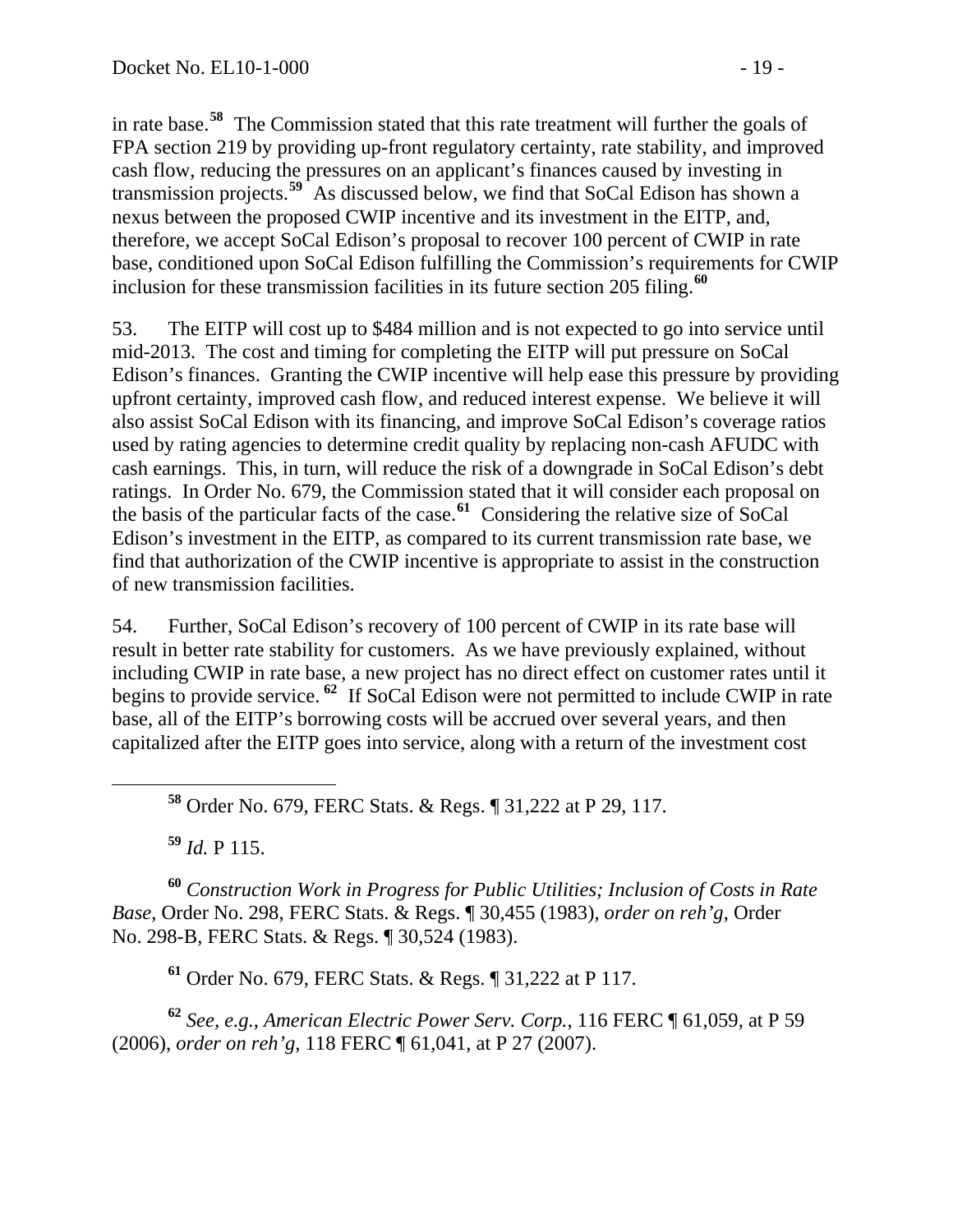through depreciation expense. Such a process would increase SoCal Edison's customers' bills more significantly than if the Commission were to allow inclusion of in rate base.**<sup>63</sup>** By permitting SoCal Edison to recover CWIP, the Commission is mitigating this potential future rate increase to customers.

55. Accordingly, we find the EITP is eligible to recover 100 percent of CWIP in rate base contingent on the EITP's approval in the planning process, discussed above. As noted above, our acceptance of SoCal Edison's proposal to recover 100 percent of CWIP in rate base is also conditioned upon SoCal Edison fulfilling the Commission's requirements for CWIP inclusion for these transmission facilities in a future filing under section 205 of the FPA. In such future filing, we direct SoCal Edison to include the CWIP for the EITP in the stand-alone balance account mechanism previously approved by the Commission.**[64](#page-19-0)**

### **3. Abandoned Cost Recovery**

#### **a. SoCal Edison's Proposal**

56. SoCal Edison seeks 100 percent recovery of its prudently incurred costs for the EITP if the project is cancelled or abandoned for reasons outside of its control.**[65](#page-19-1)** SoCal Edison states that its request for full abandonment recovery is tailored to the risks faced by SoCal Edison with respect to the EITP. SoCal Edison notes that the Commission has explained that recovery of abandoned plant is important when utilities "encounter investment opportunities with significant risk associated with factors beyond their control, such as developers' decisions to develop or terminate the development of potential resources or difficulty obtaining state or local siting approvals."**[66](#page-19-2)**

57. SoCal Edison argues that the EITP demonstrates a clear nexus for abandoned plant recovery because it requires approvals from multiple regulatory bodies, including the CPUC, the Public Utility Commission of Nevada, and Federal and local governmental and regulatory authorities, each of which, SoCal Edison contends, carries considerable

**<sup>63</sup>** *See, e.g., Green Power Express*, 127 FERC ¶ 61,031 at P 67.

<span id="page-19-1"></span><span id="page-19-0"></span>**<sup>64</sup>** The Commission previously found that the CWIP ratemaking mechanism demonstrated that SoCal Edison had accounting procedures in place to prevent double recovery. *See Southern California Edison Co.*, 122 FERC ¶ 61,187 at P 31, 33.

**<sup>65</sup>** Petition at 28.

<span id="page-19-2"></span>**<sup>66</sup>** *Id*. (*citing* Order No. 679, FERC Stats. & Regs. ¶ 31,222 at P 155).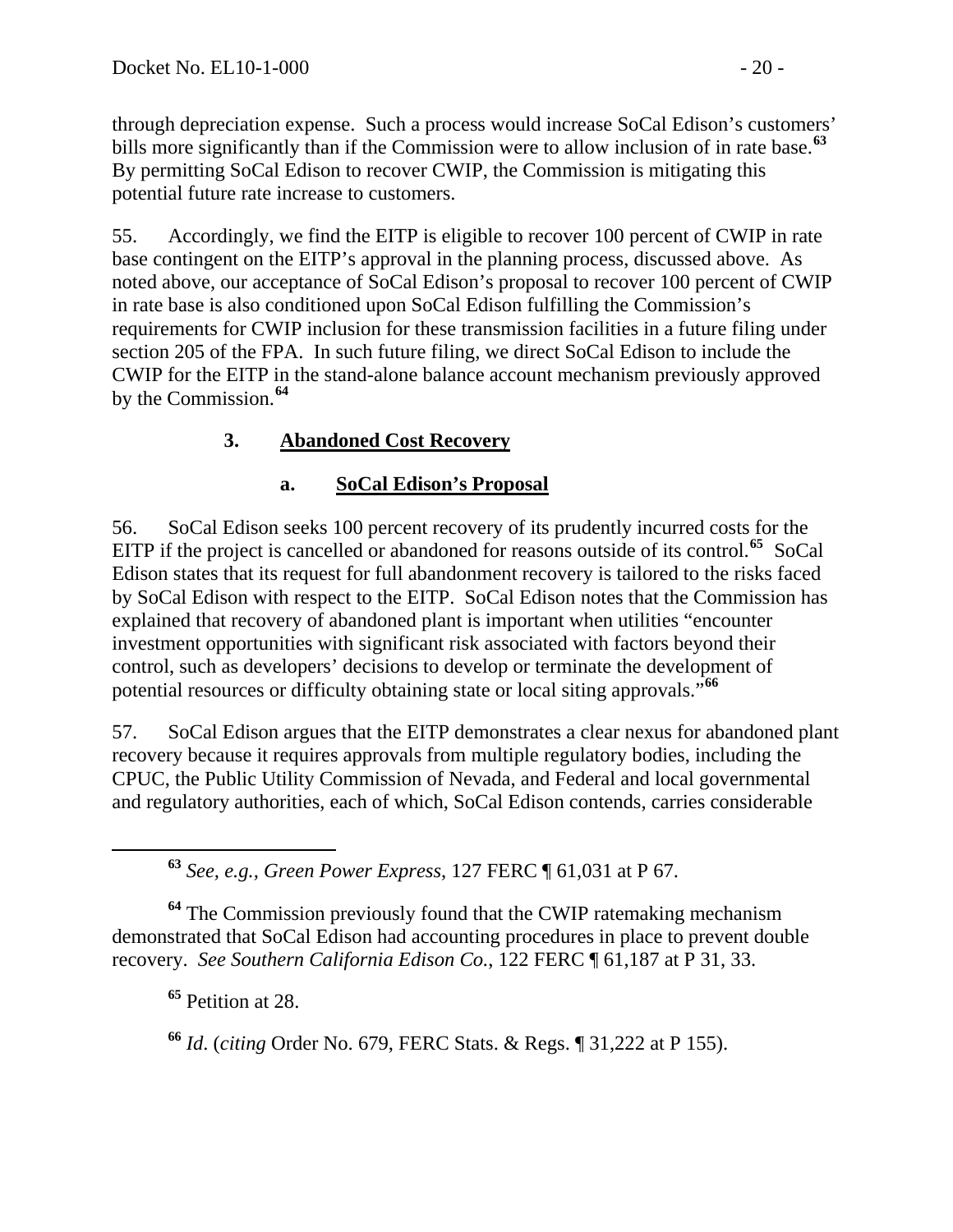risk. In addition, SoCal Edison asserts that there is risk that the solar resources that are the impetus for the EITP will not be developed, adding that this is a factor the Commission has previously relied upon when granting recovery of prudently incurred costs associated with abandoned projects.**<sup>67</sup>** Moreover, SoCal Edison contends that it has agreed to provide upfront financing for the EITP, and will therefore be required to expend substantial amounts of money beginning in early 2010, well before all necessary project approvals are granted.

58. Finally, SoCal Edison argues that its ability to provide upfront financing for the EITP is dependent upon the Commission's assurance to SoCal Edison that it will be able to recover abandonment costs of the EITP.

#### **b. Comments**

59. Protesters argue that SoCal Edison's request for recovery of 100 percent of abandoned plant attempts to shift the risks associated with the EITP from the generation developers to wholesale transmission customers.**[68](#page-20-0)**

60. Six Cities states that SoCal Edison should be required to follow the Commission's policy of allocating equitably the risk of project cancellation between ratepayers and shareholders.<sup>[69](#page-20-1)</sup> According to Six Cities, this approach would not require SoCal Edison's shareholders to bear an undue degree of risk in the event of cancellation but, should the Commission determine the EITP to constitute network facilities recoverable through the CAISO access charge, would share all risk of abandonment with CAISO ratepayers. Six Cities argues that the Commission should not permit SoCal Edison to shift all risk of abandonment to ratepayers for a project that has not been developed through the CAISO's regional planning process, which would have provided an opportunity for input from ratepayers.**[70](#page-20-2)** Further, Six Cities contends that SoCal Edison could avoid all risk of

 **<sup>67</sup>** *See, e.g., Green Power Express* 127 FERC ¶ 61,031 at P 51; *Southern California Edison Co.,* 112 FERC ¶ 61,014, at P 61 (2005).

**<sup>68</sup>** Metropolitan Protest at 14; Six Cities Protest at 15-16; TANC Protest at 17.

<span id="page-20-2"></span><span id="page-20-1"></span><span id="page-20-0"></span>**<sup>69</sup>** Six Cities Protest at 15-16 (*citing New England Power Co.*, Opinion No. 295, 42 FERC ¶ 61,016, at 61,068, *order on reh'g*, Opinion No. 295-A, 43 FERC ¶ 61,285 (1988)).

**<sup>70</sup>** *Id*. at 17.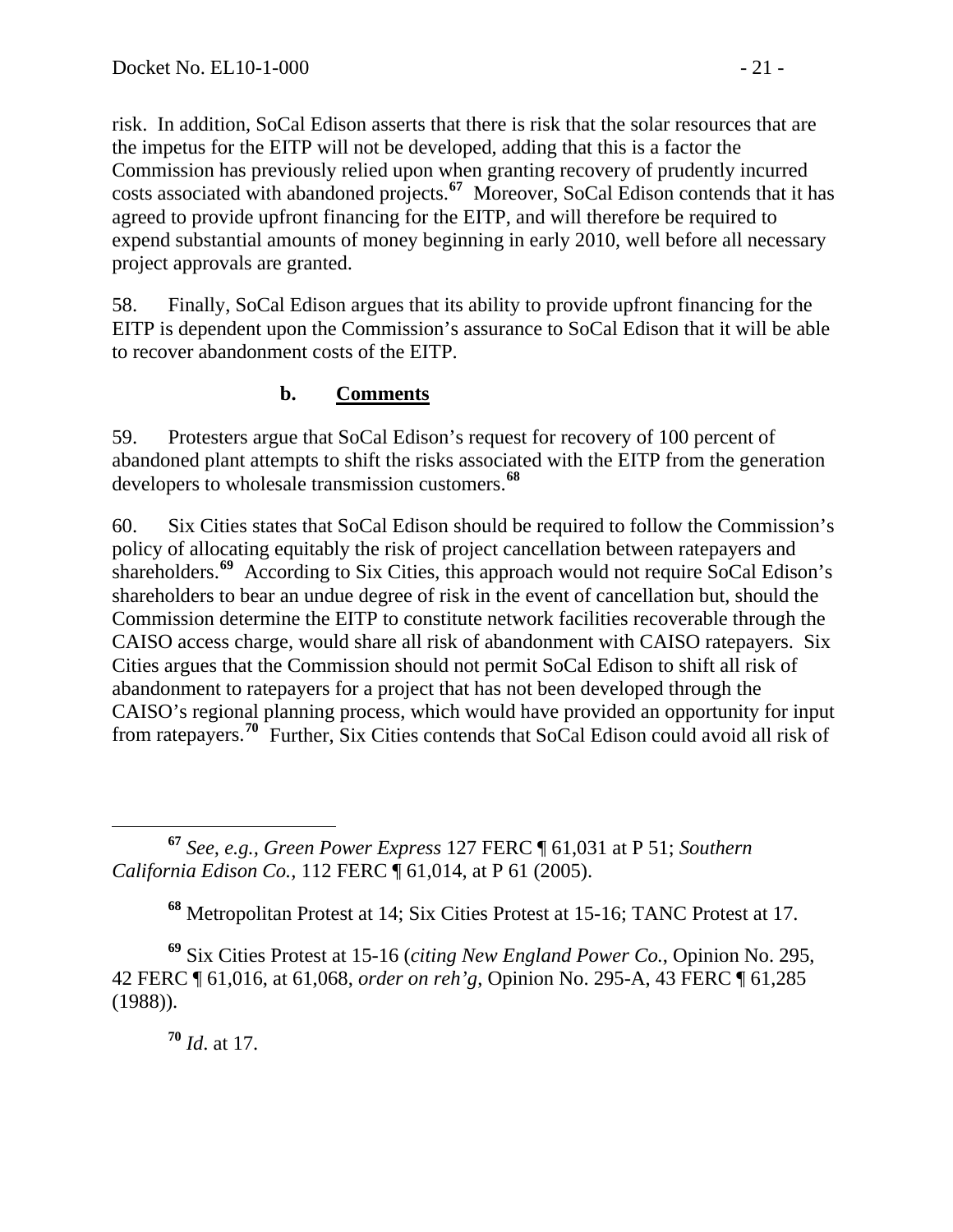abandoned plant by requiring generator interconnection customers to provide initial funding for network upgrades to facilitate interconnections.**<sup>71</sup>**

61. Six Cities argues that the SoCal Edison is the *de facto* beneficiary of a considerable portion of the anticipated output from the proposed generation projects. Both Six Cities and MSR/Santa Clara contend that SoCal Edison's decision to acquire this output is critical to the viability of these solar projects. According to Six Cities, this distinguishes the EITP from SoCal Edison's Antelope Project, where the Commission granted recovery of 100 percent of abandonment costs because SoCal Edison did not control the decision to develop or cancel the generation project, its shareholders did not share in the earnings associated with the generation project, and because it was decided that SoCal Edison might be at a higher risk in developing the project due to factors beyond its control.**[72](#page-21-0)** MSR/Santa Clara add that SoCal Edison is in a position to control multiple aspects of the project and is therefore equipped to avoid construction of the EITP if the generation will not be built. As such, MSR/Santa Clara and Six Cities argue that SoCal Edison's shareholders should assume a portion of the abandonment risks for the EITP.

62. Six Cities further argues that the Commission previously denied a request by SoCal Edison for recovery of 100 percent of abandonment costs where it appeared that the transmission project at issue may have been designed for the sole purpose of importing from a SoCal Edison generation resource.**[73](#page-21-1)**

63. MSR/Santa Clara question whether SoCal Edison has fully explored any alternatives to the EITP that might reduce risks to SoCal Edison's transmission customers, while facilitating interconnection with the proposed generation projects. MSR/Santa Clara suggest that the benefits of a larger project such as the EITP be weighed against the risk of generation not being built. MSR/Santa Clara add that SoCal Edison's current proposal assigns these costs and risks to its wholesale customers in the form of recovery of abandoned plant costs.**[74](#page-21-2)**

**<sup>71</sup>** *Id*. at 15.

<span id="page-21-0"></span>**<sup>72</sup>** *Id.* at 18-19 (*citing* Order No. 679, FERC Stats. & Regs. ¶ 31,222 at P 156); MSR/Santa Clara Protest at 19.

<span id="page-21-2"></span><span id="page-21-1"></span>**<sup>73</sup>** Six Cities Protest at 19 (*citing Southern California Edison Co.*, 112 FERC ¶ 61,014, n.45 (2005)).

**<sup>74</sup>** MSR/Santa Clara Protest at 18.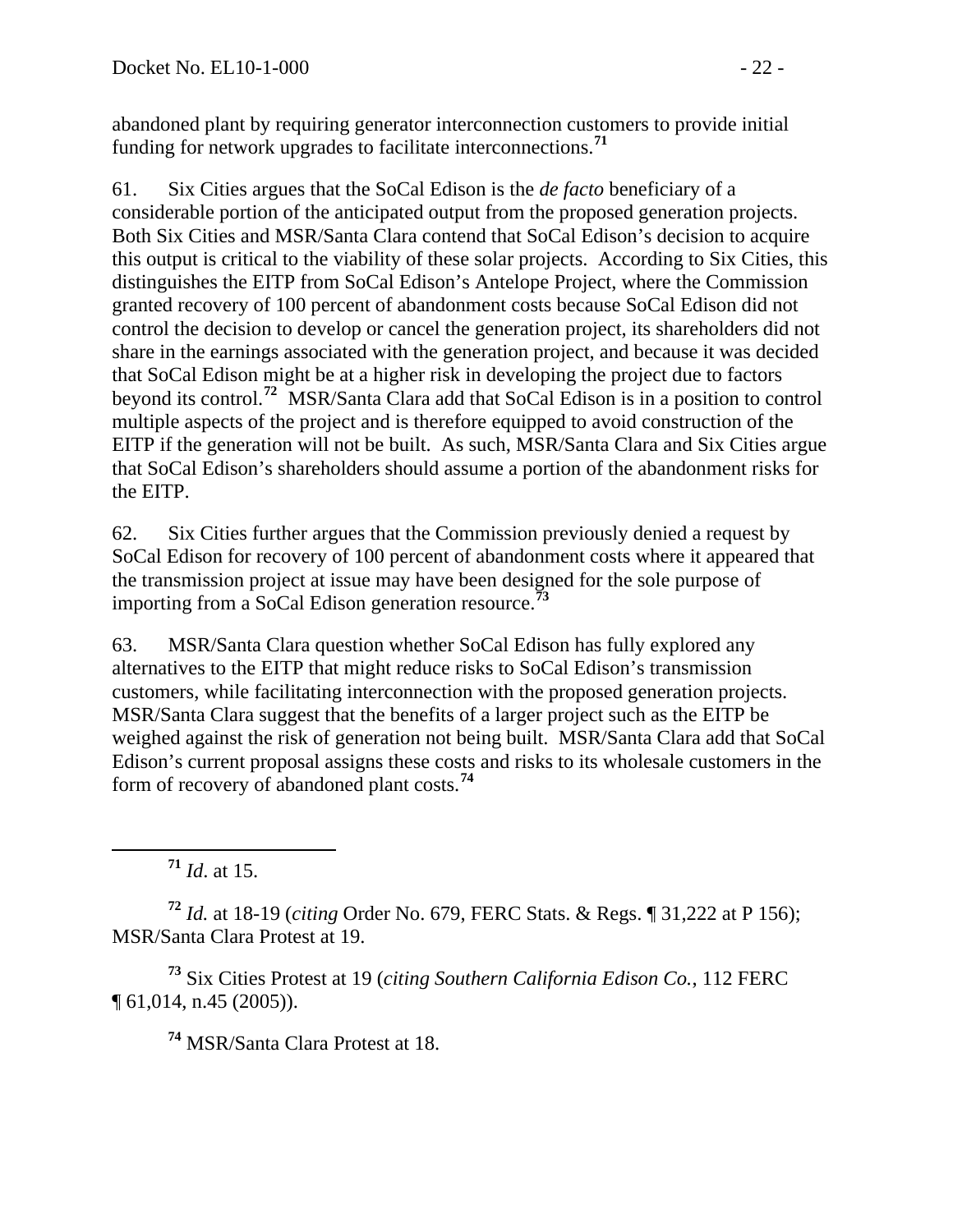64. The CAISO states that SoCal Edison's request for abandonment raises policy issues about the interplay between Order No. 679 and the CAISO generator interconnection process. According to the CAISO, the Commission has in the past approved abandoned plant incentives for proposed transmission projects not yet found to be needed by an interconnection authority or independent system operator.<sup>[75](#page-22-0)</sup> The CAISO adds that it is not clear whether an incentive to recover prudently-incurred costs if a project is abandoned due to forces outside an applicant's control would apply if a transmission project is not constructed because that project is not found to be needed as a network upgrade and approved by the CAISO through the generator interconnection process for inclusion in a generator interconnection agreement. Therefore, the CAISO requests that, if the Commission approves the abandonment incentive for the EITP, it clarify that this incentive does not apply if the EITP is abandoned because the CAISO determines that the project is not needed as a network upgrade in a generator interconnection agreement. In the alternative, the CAISO states that the Commission should condition the availability of the abandonment incentive on the determination that a network upgrade is needed in the CAISO interconnection process.

65. The CAISO states that providing developers with an opportunity to propose projects devoid of any risk will encourage the submission of projects that are not needed, and which could unnecessarily increase costs to ratepayers and clog-up the CAISO's generator interconnection and planning processes. The CAISO adds that permitting recovery of abandoned plant for a proposed project in the CAISO balancing authority area without this requested clarification would conflict with the terms of the CAISO tariff and the Transmission Control Agreement, which provides that any transmission lines or facilities which the CAISO determines not be necessary to fulfill its responsibilities under its tariff shall not be treated as part of a participating transmission owner's network for purposes of the Transmission Control Agreement.**[76](#page-22-1)**

66. The CAISO adds that, regarding California's RPS, it has recently announced an initiative to develop tariff provisions that would permit the CAISO to approve proposed new transmission projects accessing renewable resources on a basis other than the CAISO's current tariff provisions specifying its transmission planning process and generator interconnection process. The CAISO states that while the EITP might be a candidate for this alternative CAISO approval process, these proposed tariff provisions are still in development and therefore not available for application to the EITP.

<span id="page-22-1"></span><span id="page-22-0"></span>**<sup>75</sup>** CAISO Comments at 11 (*citing Green Power Express*, 127 FERC ¶ 61,031 at P 42; *Pioneer*, 126 FERC ¶ 61,281 at P 41).

**<sup>76</sup>** *Id.* at 14 (c*iting* CAISO Transmission Control Agreement, section 4.1.1).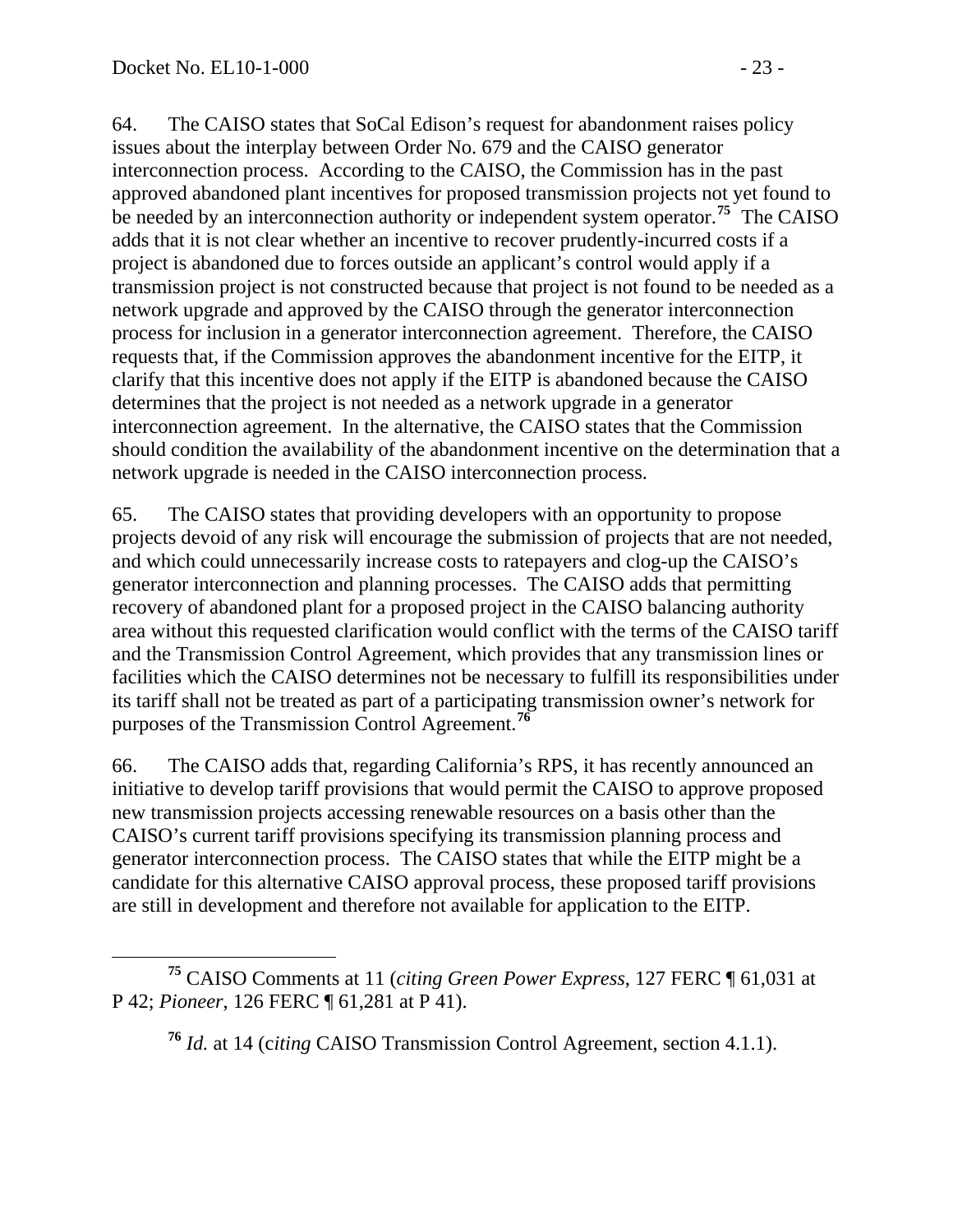<span id="page-23-0"></span>

#### **c. Commission Determination**

67. In Order No. 679, the Commission found that the abandonment incentive is an effective means of encouraging transmission development by reducing the risk of nonrecovery of costs.**[77](#page-23-0)** We find that SoCal Edison has demonstrated, consistent with Order No. 679, a nexus between the recovery of prudently-incurred abandonment costs and its planned investment. Therefore, we conditionally grant SoCal Edison's request for recovery of 100 percent of prudently-incurred costs associated with abandonment of the EITP, provided that the abandonment is a result of factors beyond the control of SoCal Edison, which must be demonstrated in a subsequent FPA section 205 filing for recovery of abandoned plant.**[78](#page-23-1)** In addition, we condition recovery of prudently-incurred abandonment costs to the requirement that the CAISO has vetted and approved the EITP in its transmission planning process.

68. We find that granting the requested abandonment incentive would encourage completion of the EITP, and give SoCal Edison the necessary incentive to develop the project, notwithstanding the risk that factors beyond the company's control, such as inability to obtain one of the numerous required regulatory approvals, could prevent completion of the EITP. The fact that SoCal Edison must obtain at least 35 approvals for the EITP, involving multiple jurisdictions, increases the possibility that the project may be subject to forced abandonment. Additionally, as SoCal Edison points out, it is still uncertain whether the solar resources connecting to the EITP will ultimately be developed. As a result, there remains a great deal of risk for SoCal Edison as it pursues development and construction of the EITP. We conclude that authorizing the abandonment incentive will help ameliorate this risk by providing SoCal Edison with some degree of certainty as it moves forward.

69. We emphasize that conditioning this incentive, as well as the other incentives requested by SoCal Edison, on approval in the CAISO's transmission planning process is limited to the circumstances presented in this docket. As we have stated in a number of orders on rate incentives, we review requests for incentives on a case-by-case basis.**[79](#page-23-2)**

**<sup>77</sup>** Order No. 679, FERC Stats. & Regs. ¶ 31,222 at P 163.

<span id="page-23-1"></span>**<sup>78</sup>** Order No. 679, FERC Stats. & Regs. ¶ 31,222 at P 165-66. *See also Green Energy Express*, 129 FERC ¶ 61,165 at P 52.

<span id="page-23-2"></span>**<sup>79</sup>** *See, e.g.*, *Green Energy Express*, 129 FERC ¶ 61,165 at P 54; *Green Power Express*, 127 FERC  $\P$  61,031 at P 75 (stating that the Commission "will consider transmission incentive requests on a case-by-case basis"); *ITC Great Plains, LLC*, 126 FERC ¶ 61,223, at P 44 (2009) ("As for whether the projects deserve incentives

(continued…)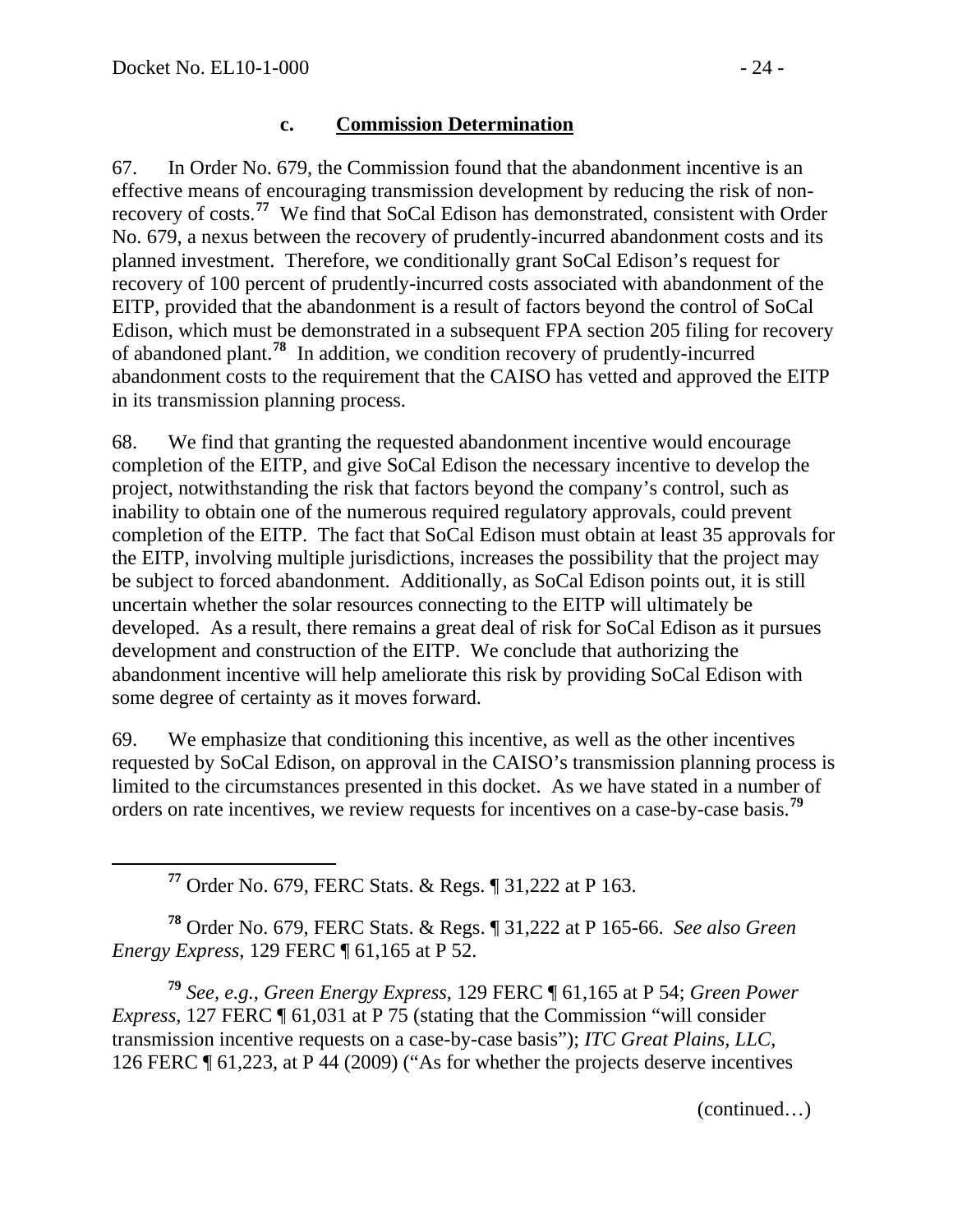While SoCal Edison correctly notes that we previously approved rate incentives for projects that had not yet received approval in the relevant regional planning process, we find that those cases are distinguishable. As noted above, we found that the applicants in the *Green Power Express*, *Pioneer*, and *Tallgrass* proceedings satisfied the requirements of FPA section 219 through the applicants' own submissions, despite the fact that their respective projects had not yet been approved in a regional planning process. In contrast, we find that SoCal Edison has not satisfied the section 219 requirement that the EITP ensures reliability or reduces the price of delivered power by reducing congestion through the information provided in its Petition.**<sup>80</sup>** For this reason, we condition the abandoned plant recovery incentive on the EITP being approved in the CAISO's planning process. We find that this condition, which is applicable to all incentives we are granting herein, addresses the CAISO's concern with respect to the abandoned plant incentive in this case.

70. Finally, we will not determine the justness and reasonableness of SoCal Edison's abandoned plant recovery, if any, until SoCal Edison seeks such recovery in a section 205 filing. Order No. 679 specifically reserves a prudence determination associated with the abandonment incentive for the subsequent section 205 filing that every utility is required to make if it seeks abandoned plant recovery.**[81](#page-24-0)**

### **4. ROE Incentive Adder**

### **a. SoCal Edison's Proposal**

71. SoCal Edison requests that the Commission grant a 150-basis point ROE adder for the EITP, in addition to the 50-basis point adder previously granted to SoCal Edison for CAISO membership.**[82](#page-24-1)** According to SoCal Edison, the Commission explained in Order No. 679 that "large new interstate transmission projects . . . can face substantial risks that ordinary transmission does not," and that "such projects will often be undertaken only at the election of investors, given that no single entity is 'required' to undertake them and thus an incentive-based ROE is appropriate to encourage proactive behavior."**[83](#page-24-2)**

 because there are competing projects, we reiterate that it is the Commission's policy to review each request for incentives on its own merits and on a case-by-case basis.") (*ITC*).

**<sup>80</sup>** *See* P 27-31, *supra*.

<span id="page-24-0"></span>**<sup>81</sup>** Order No. 679, FERC Stats. & Regs. ¶ 31,222 at P 165-66.

<span id="page-24-1"></span>**<sup>82</sup>** Petition at 10-11 (*citing* 2007 Incentive Order, 121 FERC ¶ 61,168 at P 158).

<span id="page-24-2"></span>**<sup>83</sup>** *Id.* at 30 (*quoting* Order No. 679, FERC Stats. & Regs. ¶ 31,222 at P 94).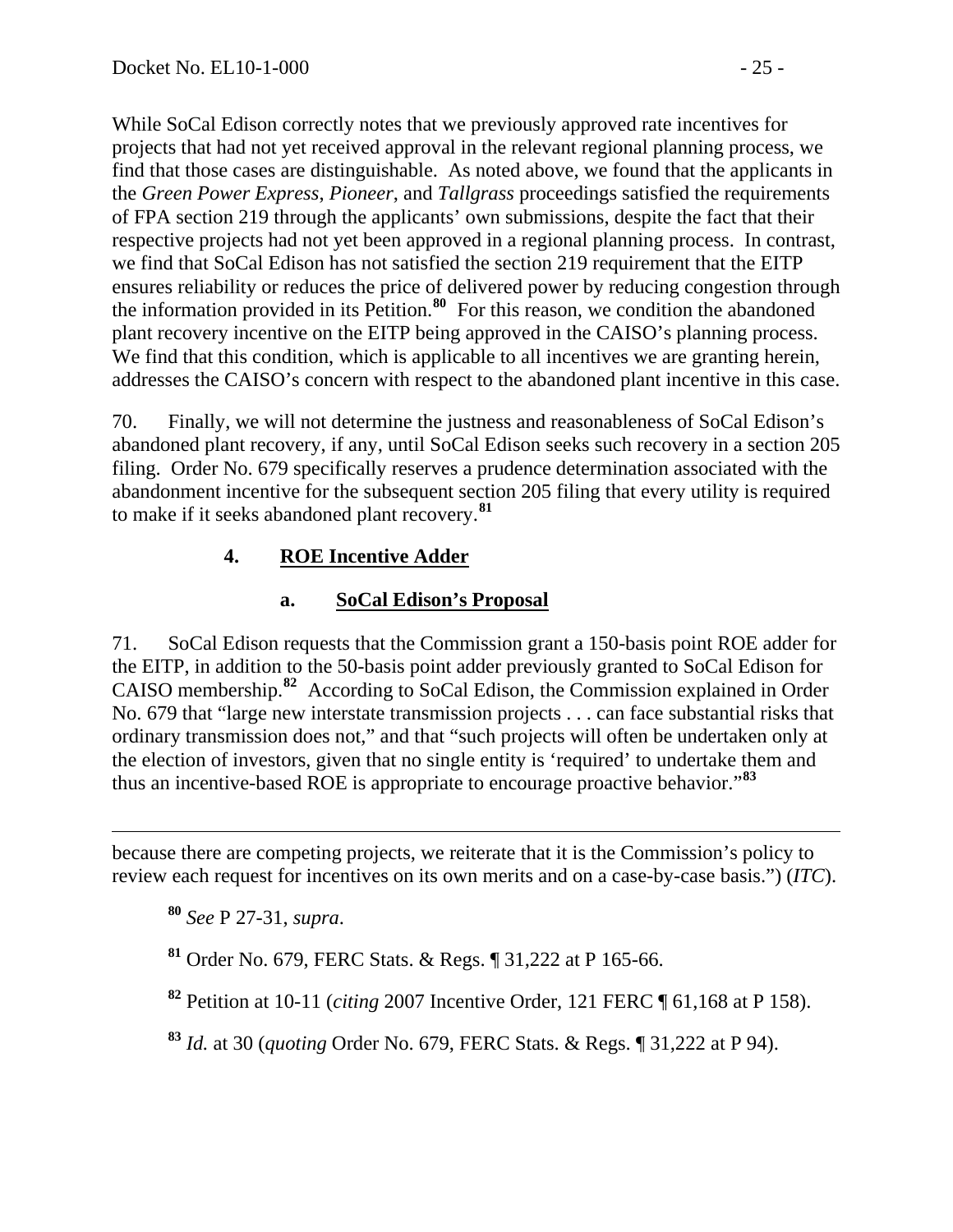SoCal Edison contends that it is not required to provide upfront financing for the EITP, but is electing to do so to facilitate the development and delivery of renewable generation that, SoCal Edison states, will improve reliability and will reduce the cost to its ratepayers of complying with California's RPS.

72. SoCal Edison further notes that the Commission, in Order No. 679, acknowledged that ROE adders are often necessary for non-routine transmission projects because such projects must compete for financing within utility capital budgets. SoCal Edison argues that over the next five years, it expects to spend about \$6.2 billion in transmission investment which, it states, is only a portion of its projected total capital investment of \$20.4 billion during that time.<sup>[84](#page-25-0)</sup> As such, SoCal Edison argues that granting the requested ROE adder is vital to its financing of the EITP as it will enhance SoCal Edison's cash flow, improve its financial metrics, and support its credit quality.

73. Finally, SoCal Edison contends that the risks and challenges associated with the EITP go beyond those normally associated with a routine project. Specifically, SoCal Edison states that the EITP will require permits and approvals from multiple jurisdictions. As such, SoCal Edison argues that its requested ROE adder reasonably compensates SoCal Edison for these risks and increases the likelihood that it will be able to finance completion of the EITP.

#### **b. Protests**

74. Metropolitan and TANC argue that SoCal Edison does not demonstrate a nexus between its requested ROE incentive adder and the proposed investment in the EITP. Specifically, Metropolitan and TANC contend that SoCal Edison's Petition lacks specificity regarding the necessary approvals for the EITP which, they state, suggests that SoCal Edison has not adequately researched them. Metropolitan and TANC also state that SoCal Edison's requested ROE incentive does not account for the reduced capital requirements of other projects which SoCal Edison has recently decided not to pursue.**[85](#page-25-1)**

75. Six Cities and the CPUC argue that an ROE incentive adder would be unjustified, especially if SoCal Edison were permitted to recover 100 percent of CWIP and abandonment costs. According to the protesters, these other incentives, if granted, would eliminate any risk to SoCal Edison's shareholders for funding the EITP.**[86](#page-25-2)** Finally, Six

<span id="page-25-0"></span>**<sup>84</sup>** *Id.* at 30.

<span id="page-25-2"></span>**<sup>86</sup>** Six Cities Protest at 20-21; CPUC Protest at 20-23.

<span id="page-25-1"></span>**<sup>85</sup>** Metropolitan Protest at 13-14; TANC Protest at 14-16.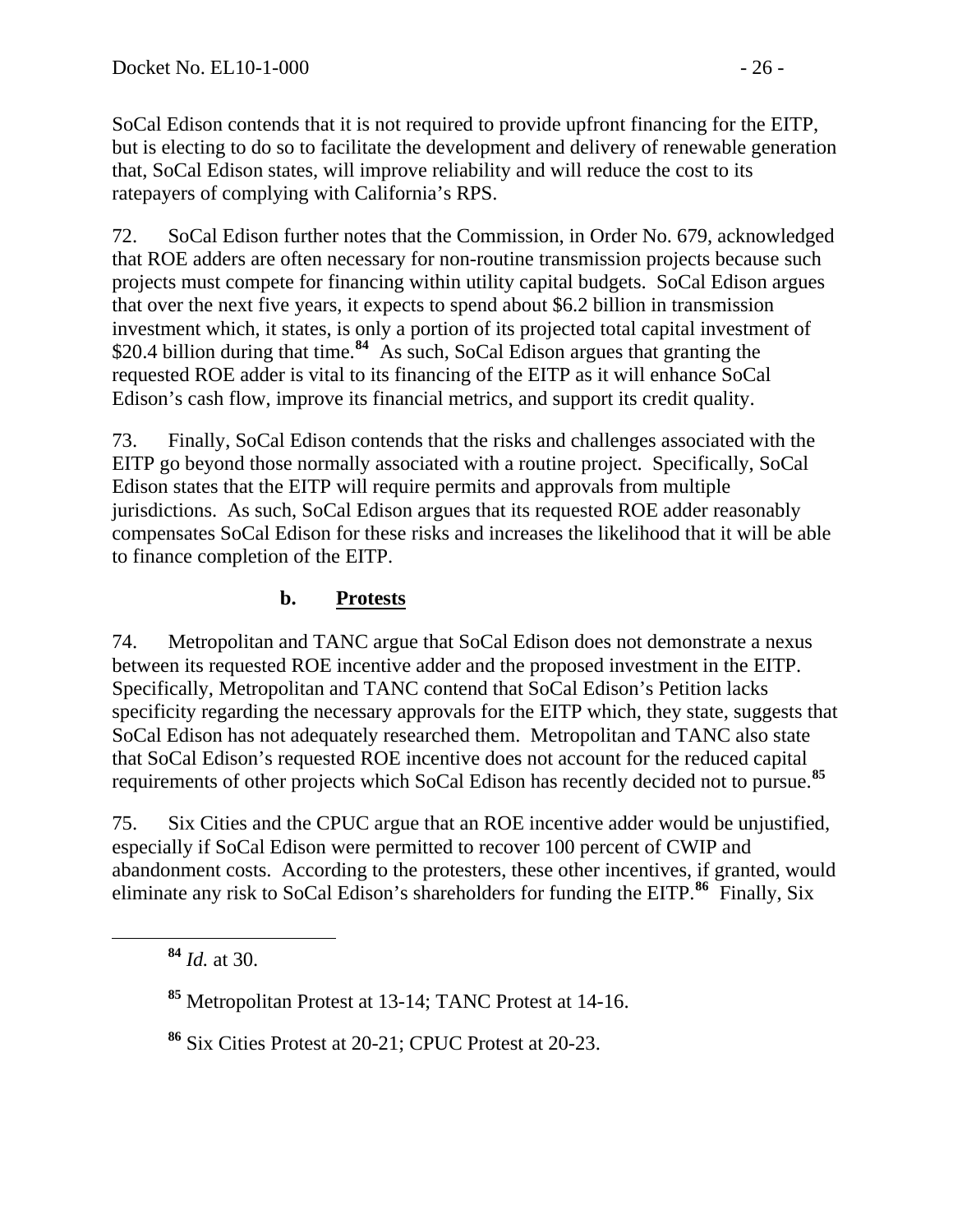Cities contends that an ROE incentive adder is not justified where SoCal Edison proposes to waive Commission policy requiring generation developers to fund network upgrades necessary to support their projects.

76. TANC and MSR/Santa Clara add that SoCal Edison is seeking a DOE loan guarantee for the EITP that, if granted, would cover up to 80 percent of the financing for the EITP.**[87](#page-26-0)** TANC and MSR/Santa Clara argue that this loan guarantee would significantly reduce risks associated with the EITP. Further, TANC disagrees with SoCal Edison's position that it is not required to undertake upfront financing for the EITP, adding that Order No. 679 does not incentivize the financing of individual generators' interconnection costs. Finally, TANC argues that SoCal Edison has not demonstrated a need for an ROE incentive due to poor cash flow of the need to attract investment, adding that SoCal Edison's financial condition is strong.

77. The CPUC argues that the requested ROE adder is not necessary to encourage proactive behavior, nor is it necessary as a result of internal competition for financing. The CPUC contends that SoCal Edison's spending indicates that it views transmission investment favorably, and that further transmission investment will not suffer from internal competition for financing. As such, the CPUC asserts that SoCal Edison will continue to invest heavily in transmission, and is not in need of further incentives in the form of ROE adders.**[88](#page-26-1)**

78. MSR/Santa Clara, Metropolitan and TANC argue that the EITP is not needed to improve reliability or to relieve congestion. Rather, these protesters contend that the impetus for the EITP is SoCal Edison's obligation to comply with California's RPS. These protesters argue that because the EITP is designed to accommodate state regulatory objectives and to benefit end-use customers, SoCal Edison's retail customers should bear the costs of the project. Further, these protesters add that California law already permits SoCal Edison to recoup from its retail customers any costs of compliance with the RPS that the Commission disallows SoCal Edison to recover from its wholesale transmission customers.**[89](#page-26-2)** The protesters add that SoCal Edison's pending request for a Certificate of Public Convenience and Necessity from the CPUC requests a finding that the EITP qualifies for this cost recovery from its retail customers. As such, protesters assert that SoCal Edison can potentially recover all of its transmission investment from its retail

<span id="page-26-0"></span>**<sup>87</sup>** TANC Protest at 15; MSR/Santa Clara Petition at 19-20.

<span id="page-26-1"></span>**<sup>88</sup>** CPUC Protest at 23-24.

<span id="page-26-2"></span>**<sup>89</sup>** MSR/Santa Clara protest at 13; Metropolitan protest at 9; TANC protest at 21.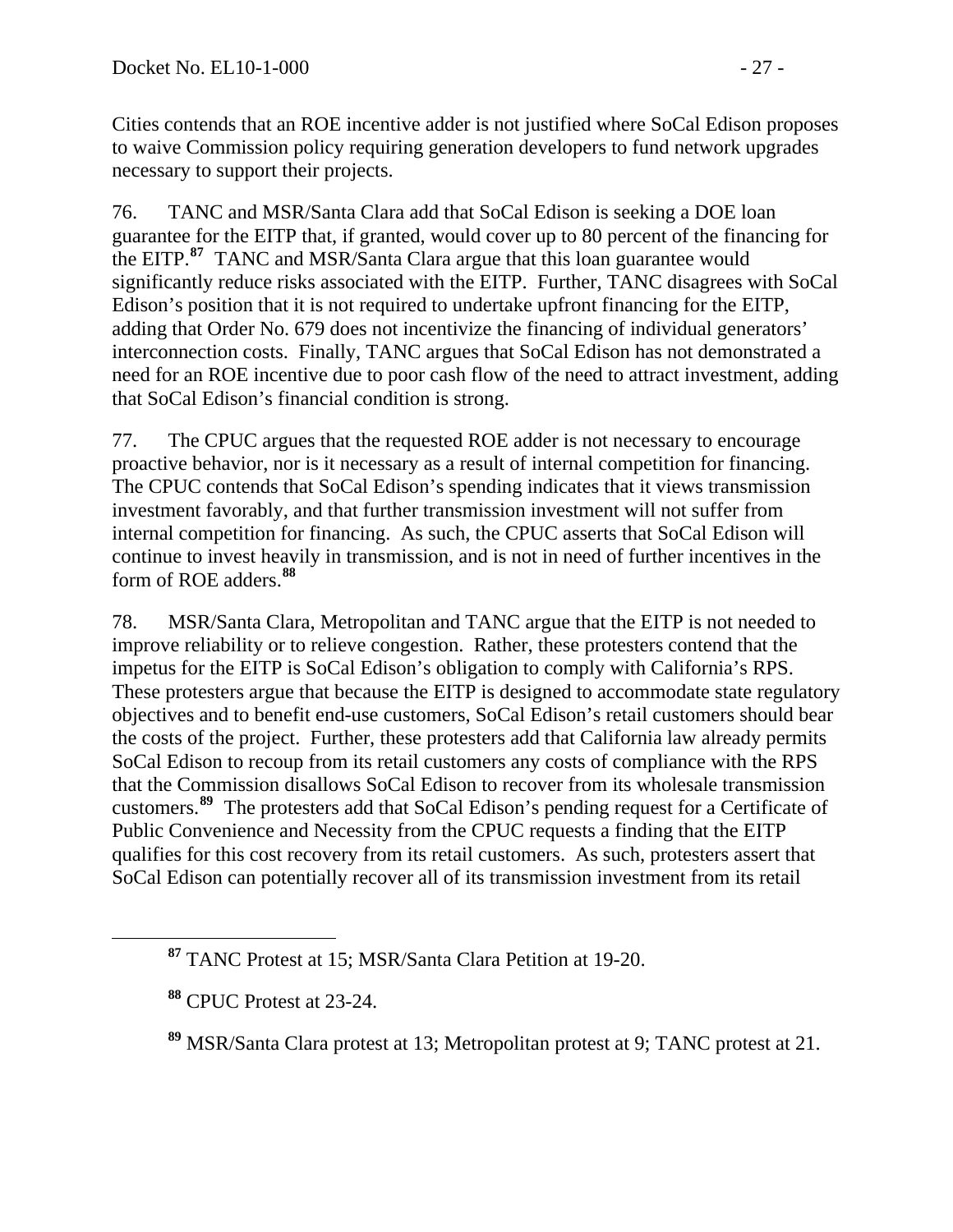<span id="page-27-0"></span>

ratepayers, which would make the incentives sought by SoCal Edison unnecessary and inconsistent with Commission policy.

#### **c. Commission Determination**

79. In Order No. 679-A, the Commission found that the most compelling case for incentive ROEs are "new projects that present special risks or challenges, and not routine investments made in the ordinary course."**[90](#page-27-0)** While SoCal Edison has made a demonstration that the EITP faces certain risks and regulatory challenges beyond those which might be considered routine, we find that SoCal Edison's demonstration as to the overall package of risks and challenges associated with the EITP does not satisfy this standard to an extent that would warrant an overall ROE adder of 200-basis points. Consequently, we authorize the continuation of the 50-basis point ROE adder for SoCal Edison's participation in the CAISO, as previously granted,**[91](#page-27-1)** and grant SoCal Edison an additional 100-basis point ROE adder, resulting in an overall 150-basis point ROE adder, as explained below.

80. The EITP consists of construction of a new substation and a 35-mile transmission line to connect that substation to the existing Eldorado substation in Nevada. The total estimated cost of the EITP is up to \$484 million. While the Commission has recognized that the construction of transmission facilities designed to provide access to remote renewable resources is not routine,**[92](#page-27-2)** the record evidence in this proceeding does not compel us to grant such a large ROE incentive adder as SoCal Edison requests. While the EITP may in fact present a degree of risk to SoCal Edison, we find that an additional 150 basis-point adder is excessive when considered alongside the Commission's conditional grant of CWIP and abandonment incentives, as discussed above. We note that in the past, the Commission declined to authorize such high ROE incentive adders when accompanied by other approved incentives that significantly mitigated the risks associated with a project.**[93](#page-27-3)**

**<sup>90</sup>** Order No. 679-A, FERC Stats. & Regs. ¶ 31,236 at P 60.

<span id="page-27-1"></span>**<sup>91</sup>** *See* 2007 Incentive Order, 121 FERC ¶ 61,168 at P 158. The Commission has also approved the 50-basis point adder for ISO participation in other cases. *See, e.g., Green Energy Express*, 129 FERC ¶ 61,165 at P 57; *Green Power Express*, 127 FERC ¶ 61,013 at P 85; *Tallgrass,* 125 FERC ¶ 61,248 at P 58.

**<sup>92</sup>** *PacifiCorp*, 125 FERC ¶ 61,076 at P 45.

<span id="page-27-3"></span><span id="page-27-2"></span>**<sup>93</sup>** *See, e.g., Northeast Utils. Co., et al.*, 125 FERC ¶ 61,183, at P 81 (2008) ("We find that Applicants' overall risk is reduced by our decision… to authorize the requested

(continued…)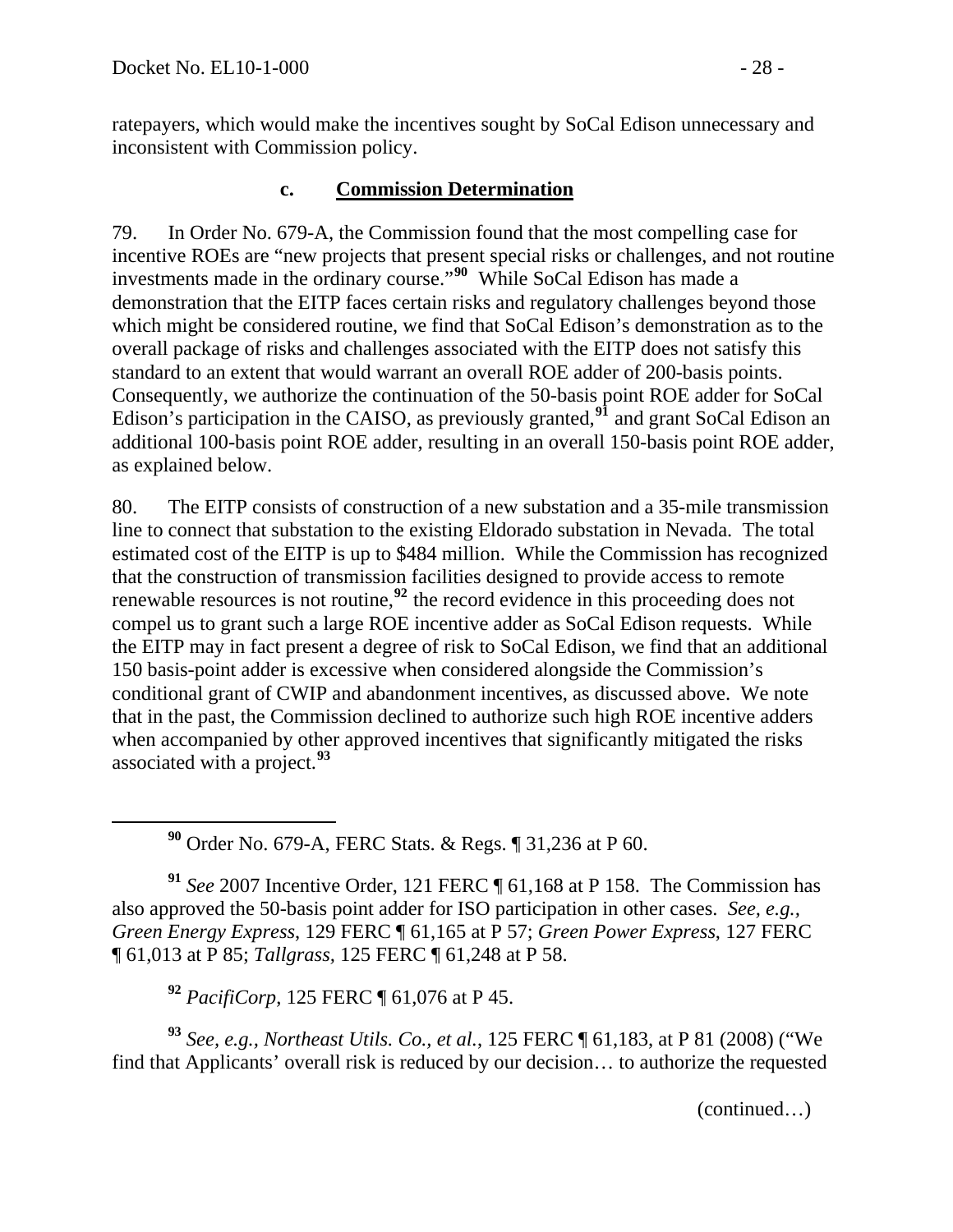81. Further, while we acknowledge that the EITP faces regulatory risk in that SoCal Edison must acquire two state approvals, a Certificate of Public Convenience and Necessity and various other permits and approvals, we note that the proposed transmission line will be built on an existing right-of-way, and as such SoCal Edison will bypass the often contentious proceedings to procure right-of-way permits. This reduces some inherent risk of the EITP relative to other projects that require a right-of-way permit prior to development. Furthermore, we find that our reduction of SoCal Edison's requested ROE incentive adder, as ordered herein, sufficiently addresses the other specific concerns raised by protesters regarding this incentive.

82. Accordingly, we grant a 100-basis point ROE adder, conditioned on the EITP being approved in the CAISO's planning process as discussed above, and subject to SoCal Edison's overall ROE falling within the zone of reasonable returns, which will be determined when SoCal Edison makes its future filing under section 205 updating its transmission revenue requirement to reflect the fact that the facilities have been placed in service.We find that, given the size, scope and risks associated with the EITP, a basis point adder of 100 points provides the appropriate incentive for SoCal Edison to complete the EITP, and thereby deliver energy from location-constrained renewable resources to the CAISO-controlled grid.

# **5. Nexus with Total Package of Incentives**

83. We reiterate that the total package of incentives requested must be tailored to address the demonstrable risks or challenges faced by the applicant. This test is factspecific and requires the Commission to review each application on a case-by-case basis. The Commission has in prior cases approved multiple rate incentives for particular projects.**[94](#page-28-0)**

 $\overline{a}$ CWIP and abandonment incentives" and reducing requested ROE adder); *see also* Order No. 679, FERC Stats. & Regs. ¶ 31,222 at P 167 ("[A] utility that receives approval to recover abandoned plant in rate base would likely face lower risk and thus may warrant a lower ROE than would otherwise be the case without this assurance."); Order No. 679-A, FERC Stats. & Regs.  $\sqrt{ }$  31,236 at P 27 ("If some of the incentives would reduce the risk of the project, that fact will be taken into account in any request for an enhanced ROE.").

<span id="page-28-0"></span>**<sup>94</sup>** *See*, *e*.*g*., *Green Energy Express*, 129 FERC ¶ 61,165 at P 66 (finding that the applicant demonstrated a sufficient nexus between the risks of the project and the requested incentives, which included deferred recovery of pre-commercial expenses; 100 percent CWIP and abandonment recovery; ROE incentives; and a hypothetical capital structure until the project is placed in service); *Green Power Express*, 127 FERC ¶ 61,031 at P 89 (finding that 100 percent CWIP, deferred recovery of pre-construction

(continued…)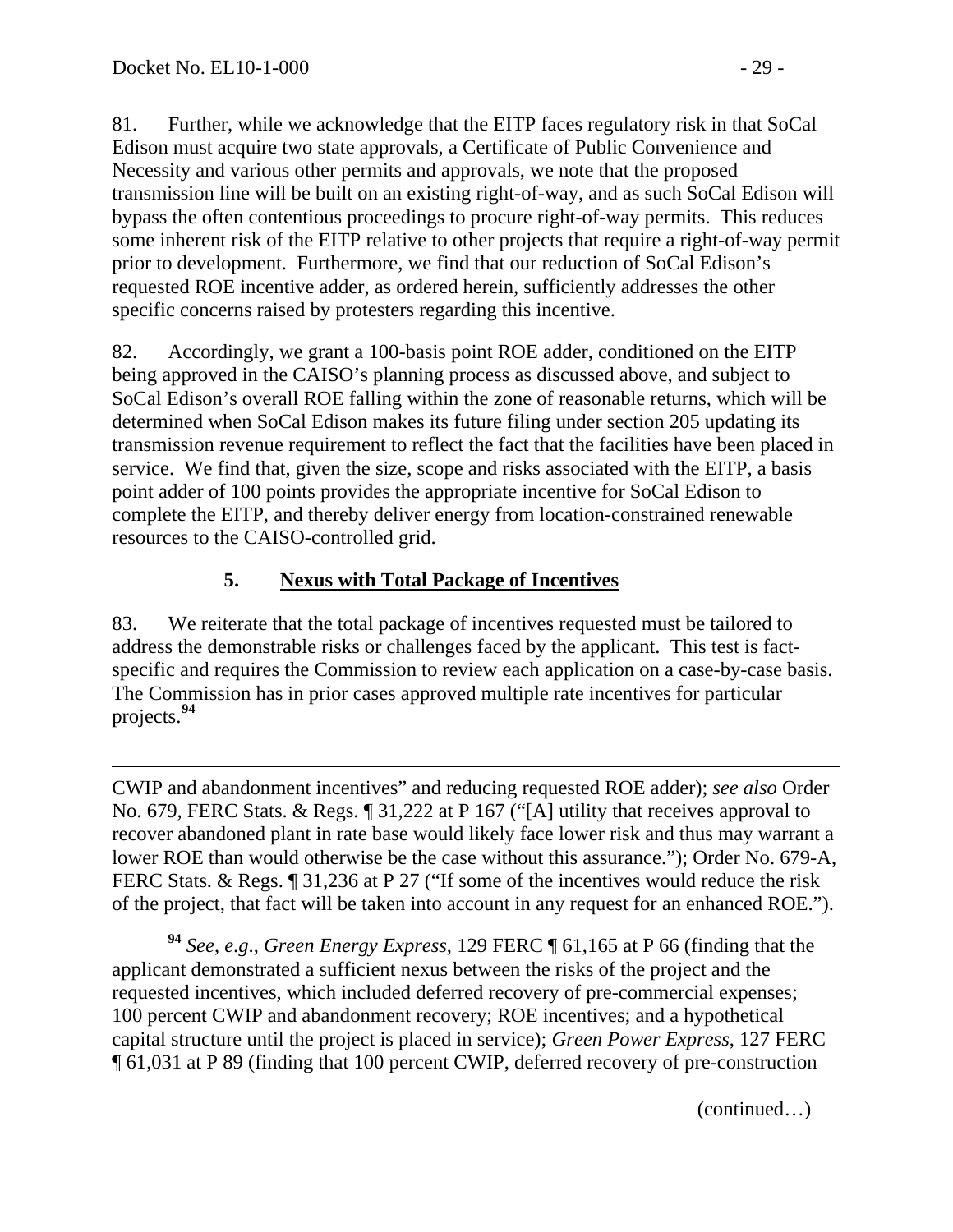$\overline{a}$ 

84. For the reasons discussed above, and consistent with precedent,**[95](#page-29-0)** we find that the total package of incentives, as conditioned, is tailored to address the demonstrable risks and challenges faced by SoCal Edison in developing the EITP.

#### **E. Network Facilities and Rolled-In Rate Treatment**

#### **1. SoCal Edison's Proposal**

85. SoCal Edison asserts that the proposed EITP facilities will be fully integrated with the transmission network once placed under CAISO operational control. SoCal Edison contends that, based on the seven factors used to distinguish transmission facilities from distribution facilities in Order No. 888,**[96](#page-29-1)** as well as the integration criteria promulgated in *Mansfield*,<sup>[97](#page-29-2)</sup> the EITP facilities will constitute transmission facilities, rather than distribution facilities. Specifically, SoCal Edison contends that the EITP facilities would be part of the looped transmission system in which energy is expected to flow in either direction. SoCal Edison adds that the CAISO would be able to use the available capacity for multiple purposes, the EITP facilities would provide capability and reliability to the transmission grid, and an outage on the EITP facilities would affect the transmission system.

costs, abandonment recovery, and ROE incentives were tailored to the unique challenges faced by the project); *ITC*, 126 FERC ¶ 61,223 at P 61 (finding that applicant demonstrated a sufficient nexus between the risks of the project and the requested incentives, which included abandoned plant recovery, 100 percent of CWIP, deferred recovery of pre-construction costs, and ROE incentives).

<span id="page-29-0"></span>**<sup>95</sup>** *See Green Energy Express*, 129 FERC ¶ 61,165 at P 66; *see also* 2007 Incentive Order, 121 FERC ¶ 61,168 at P 129.

<span id="page-29-1"></span>**<sup>96</sup>** Petition at 38 (*citing Promoting Wholesale Competition Through Open Access Non-Discriminatory Transmission Services by Public Utilities; Recovery of Stranded Costs by Public Utilities and Transmitting Utilities*, Order No. 888, FERC Stats. & Regs. ¶ 31,036, at 31,771 (1996), *order on reh'g*, Order No. 888-A, FERC Stats. & Regs. ¶ 31,048, *order on reh'g*, Order No. 888-B, 81 FERC ¶ 61,248 (1997), *order on reh'g*, Order No. 888-C, 82 FERC ¶ 61,046 (1998), *aff'd in relevant part sub nom. Transmission Access Policy Study Group v. FERC*, 225 F.3d 667 (D.C. Cir. 2000), *aff'd sub nom. New York v. FERC*, 535 U.S. 1 (2002))

<span id="page-29-2"></span>**<sup>97</sup>** Petition at 38-39 (*citing Mansfield Mun. Elec. Dep't*, 97 FERC ¶ 61,134, at 61,613-14 (2001), *reh'g denied*, 98 FERC ¶ 61,115 (2002) (*Mansfield*)).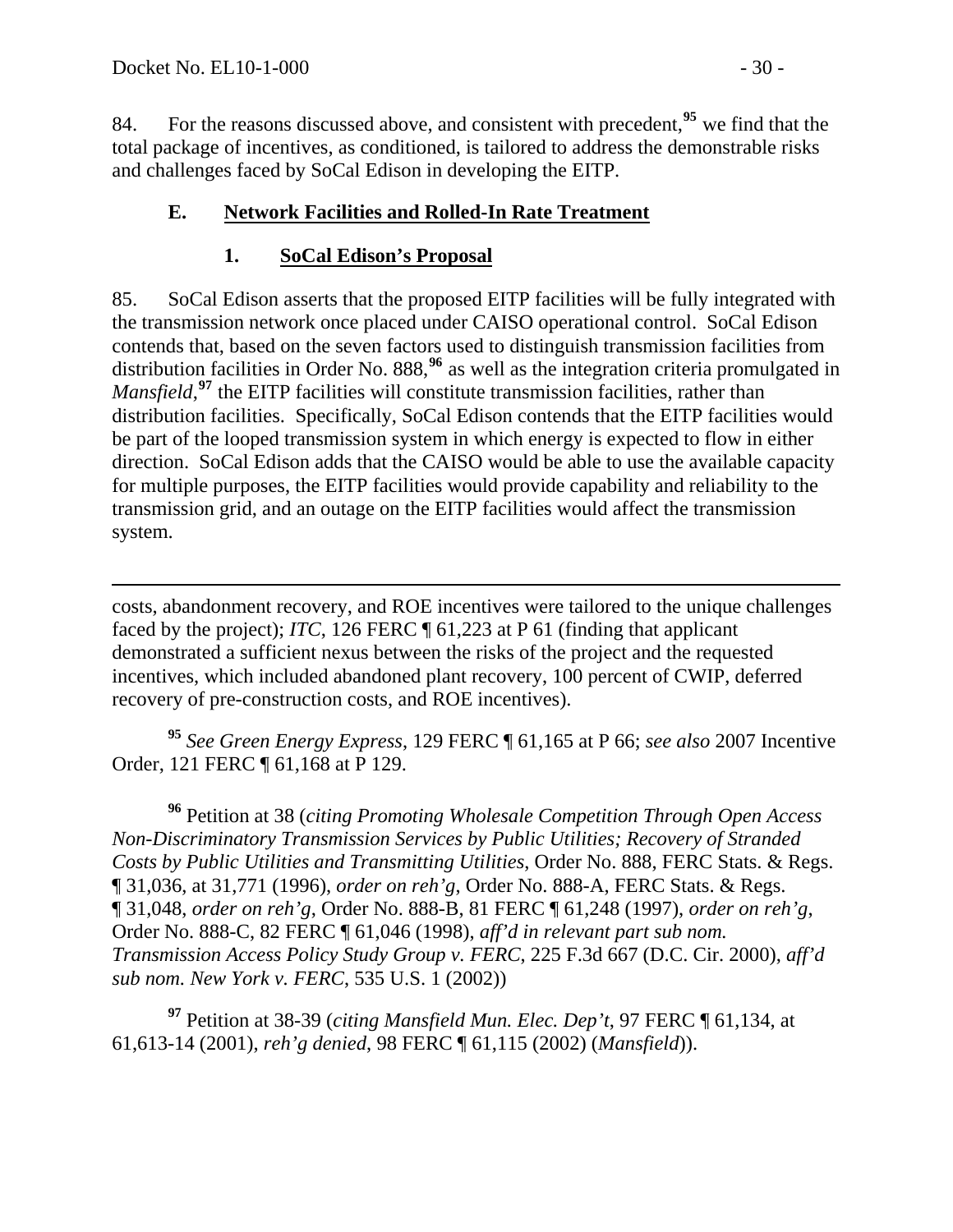#### **2. Comments**

86. MSR/Santa Clara argue that by requesting the Commission to declare that the EITP facilities will be network facilities eligible for rolled-in rate treatment, SoCal Edison attempts to shift to its wholesale transmission customers the costs of the interconnection, rather than allowing these costs to be collected from developers pursuant to the CAISO's Large Generator Interconnection Agreement.**[98](#page-30-0)** MSR/Santa Clara contend that this method of cost allocation is unjust and unreasonable. According to MSR/Santa Clara, to determine if an interconnection customer should bear the costs of a transmission facility beyond the point of interconnection, the Commission considers the five *Mansfield* factors to assess whether that facility is integrated.**[99](#page-30-1)** MSR/Santa Clara contend that SoCal Edison's justification for rolled-in rate treatment is minimal, and questions SoCal Edison's assertion that the EITP would meet all of the *Mansfield* standards. MSR/Santa Clara add that SoCal Edison's decision to finance transmission to gain access to renewable generation is a cost that should be borne by SoCal Edison's shareholders or the proposed load, and not network customers. Finally, MSR/Santa Clara argue that, contrary to SoCal Edison's assertion, the Commission has in the past rejected an automatic link between the fact that a facility is under the operational control of the CAISO and the conclusion that the facility is a network facility.**[100](#page-30-2)**

87. SWP argues that the information currently available about the EITP suggests that the project will constitute interconnection facilities.**[101](#page-30-3)** SWP contends that neither the CAISO nor the CPUC has yet to approve the EITP, adding that there are no studies demonstrating that system reliability requires the EITP at this time. SWP adds that SoCal

**<sup>98</sup>** MSR/Santa Clara Protest at 22.

<span id="page-30-1"></span><span id="page-30-0"></span>**<sup>99</sup>** MSR/Santa Clara Protest at 23-24 (*citing Mansfield,* 97 FERC ¶ 61,134, at 61,613-14). The *Mansfield* factors include: (1) whether the facilities are radial, or whether they loop back into the transmission system; (2) whether there is a bi-directional flow of power between the transmission system and customer; (3) whether the transmission provider is able to provide transmission service to itself or other transmission customers over the facilities in question; (4) whether the facilities provide capability or reliability benefits to the transmission grid, and whether they can be relied on for continued operation of the grid; and (5) whether an outage on the facilities would affect the transmission system.

<span id="page-30-3"></span><span id="page-30-2"></span>**<sup>100</sup>** MSR/Santa Clara Protest at 25 (*citing Southern California Edison Co.*, 117 FERC ¶ 61,103, at P 30 (2006)).

**<sup>101</sup>** SWP Protest at 7-8.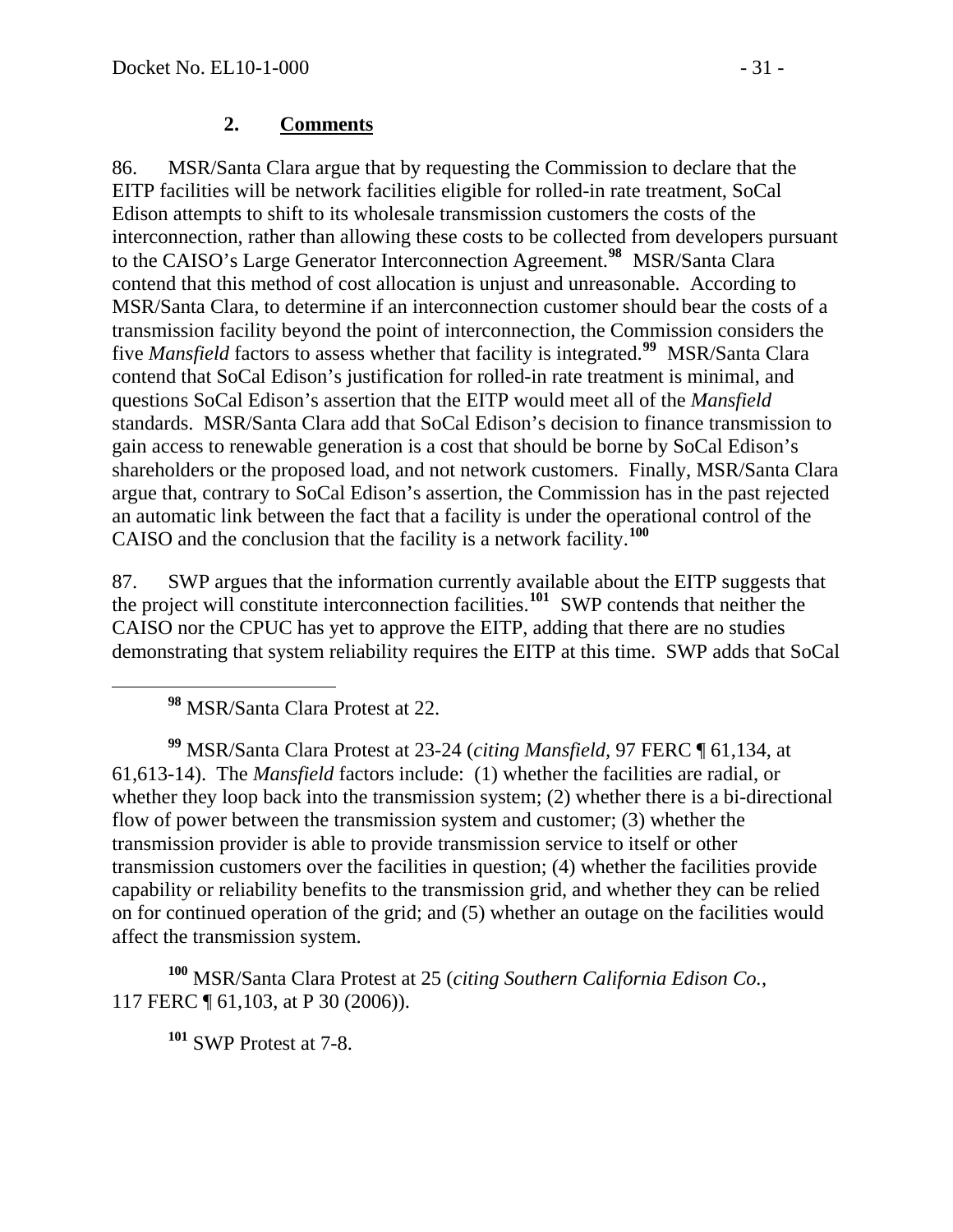Edison's objective of increasing the ability of renewable generation projects to connect to the CAISO grid does not support a designation of the EITP as network facilities, nor does the fact that the solar generators are unable to assume upfront financing of the EITP. SWP contends that even if the EITP were to comprise network facilities, it still would not qualify for immediate ratepayer funding upon startup, but instead would be entitled to reimbursement over a five-year period commencing upon the date of commercial operation of the subject facilities.**<sup>102</sup>** SWP argues that SoCal Edison's request for rolledin rate treatment attempts to bypass the Commission's interconnection policy by providing immediate ratepayer funding to generators who opt not to follow this policy.**<sup>103</sup>**

### **3. Commission Determination**

88. As noted above,**[104](#page-31-0)** the EITP facilities include construction of a new 35-mile double-circuit 220 kV transmission line and towers between a proposed Ivanpah substation and SoCal Edison's existing Eldorado substation, near Boulder City, Nevada, as well as associated upgrades to the Eldorado substation and the addition of new telecommunications facilities.

89. We find that SoCal Edison's proposed 220 kV transmission line will be replacing 35 miles of an existing 115 kV line that is currently classified as a network facility. In so doing, SoCal Edison is in effect improving the capacity and rating of an already existing network facility. None of the protesters have provided evidence to persuade the Commission that the proposed EITP facilities should no longer be classified as network facilities. Further, the proposed EITP facilities will connect to two points on the CAISOcontrolled network, and will therefore be part of a looped transmission system, thereby permitting the CAISO to rely upon capacity from the EITP in its operation of the grid.**[105](#page-31-1)** For these reasons, we find that the EITP, as proposed by SoCal Edison, will be network facilities.

**<sup>104</sup>** *See* P 2, *supra*.

<span id="page-31-1"></span>**<sup>105</sup>** *See Mansfield,* 97 FERC ¶ 61,134 at 61,613-14.

<span id="page-31-0"></span>**<sup>102</sup>** *Id*. at 10 (*citing* CAISO, FERC Electric Tariff, Fourteenth Replacement Vol. No. II, Original Sheet No. 1593).

**<sup>103</sup>** *Id*. at 10-11.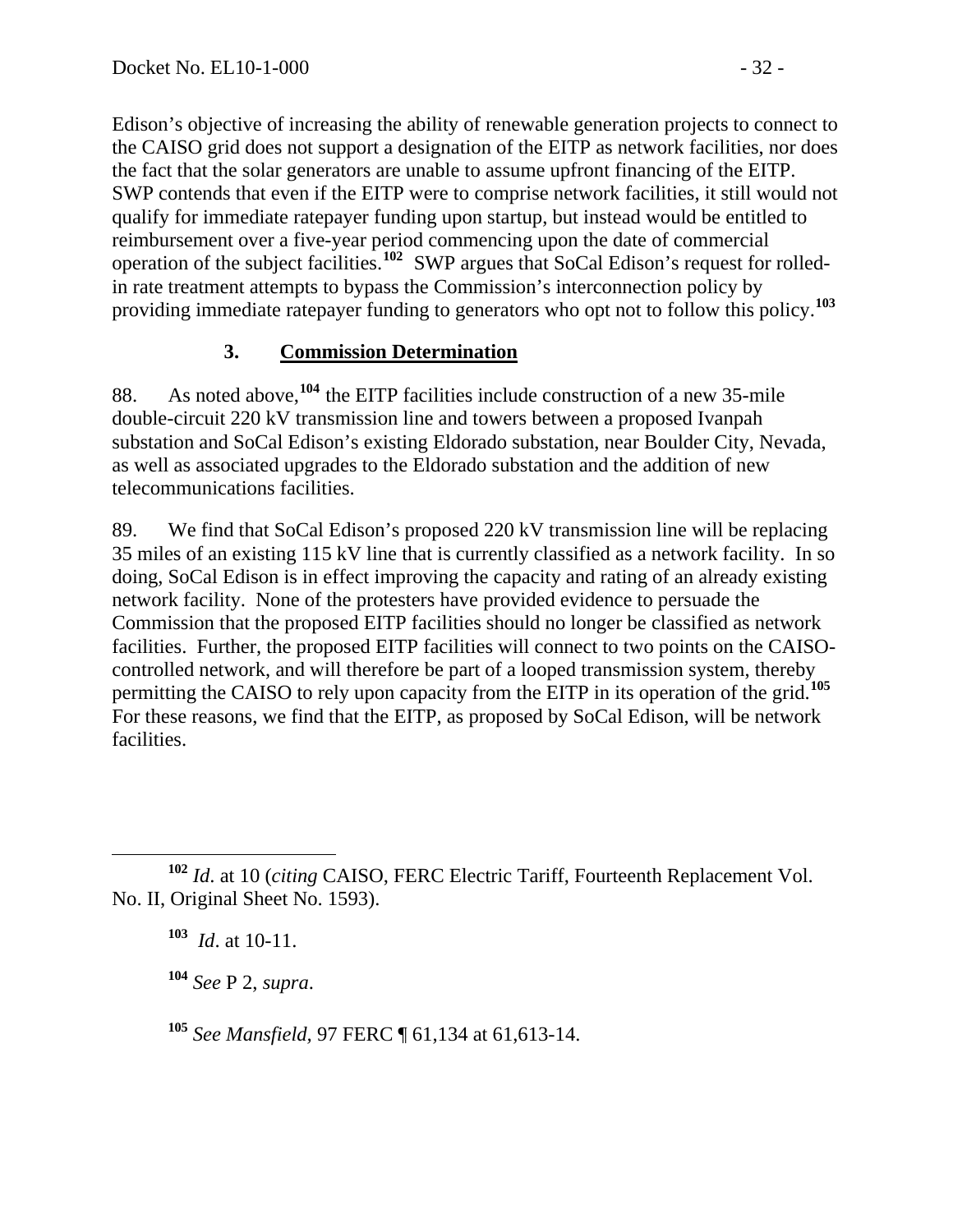The Commission orders:

 (A) SoCal Edison's Petition is conditionally granted, subject to the EITP's approval in the CAISO's transmission planning process, as discussed in the body of this order.

 (B) SoCal Edison is directed to submit a filing within 30 days of the CAISO's approval or disapproval of the EITP in its transmission planning process, as discussed in the body of this order.

By the Commission. Commissioner Kelly is dissenting in part with a separate statement attached.

 $(S E A L)$ 

Nathaniel J. Davis, Sr., Deputy Secretary.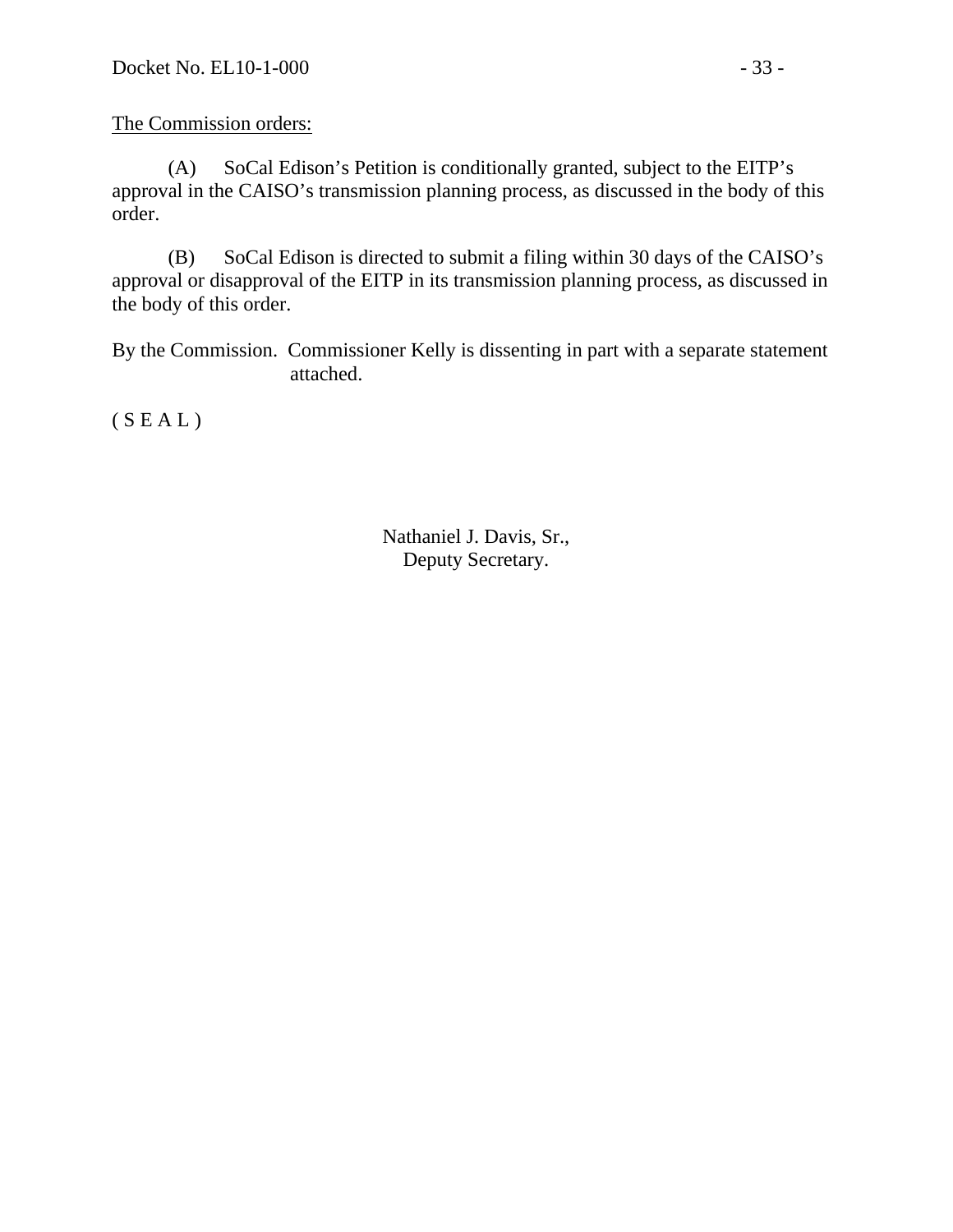#### UNITED STATES OF AMERICA FEDERAL ENERGY REGULATORY COMMISSION

#### Southern California Edison Company Docket No. EL10-1-000

(Issued December 17, 2009)

KELLY, Commissioner, *dissenting in part*:

This order addresses a petition for declaratory order filed by Southern California Edison Company (SoCal Edison) requesting approval of certain transmission rate incentives for its proposed Eldorado-lvanpah Transmission Project Transmission Project (EITP). SoCal Edison requests a suite of incentives that includes a return on equity (ROE) adder of 150 basis points for new transmission investment and inclusion of 100% of construction work in progress (CWIP) for the EITP in rate base. While the majority reduces this ROE adder to 100 basis points, I dissent from the decision to grant any ROE adder beyond the 50 basis point adder requested for SoCal Edison's participation in the California Independent System Operator Corporation's (CAISO).

I dissent from the decision to grant any ROE adder beyond that for CAISO participation for two reasons. First, the support that SoCal Edison offers for the 150 basis point adder is terse and fails to address an apparent overlap with support offered for the CWIP incentive. To the extent that SoCal Edison articulates a need for this ROE adder, which is limited to a few paragraphs in an affidavit, it relies predominantly on cash flow and credit quality risks introduced by the EITP as part of capital investment program. SoCal Edison asserts that granting the ROE adder "will enhance SCE's cash flow, improve SCE's financial metrics, and support SCE's overall credit quality."<sup>[1](#page-33-0)</sup> However, these are the very same risks that SoCal Edison cites to demonstrate need for the CWIP incentive. For example, SoCal Edison states that CWIP "will improve cash flow at a time when SCE is required to finance a significant expansion and upgrade of its transmission system<sup> $\frac{1}{2}$  $\frac{1}{2}$  $\frac{1}{2}$ </sup> and will assist with "financing requirements and rating agency coverage ratios."**[3](#page-33-2)**

<span id="page-33-2"></span>**<sup>3</sup>** *Id.* at 8.

<span id="page-33-1"></span><span id="page-33-0"></span><sup>&</sup>lt;u>1</u> <sup>1</sup> Southern California Edison Company October 1, 2009 Petition for Declaratory Order for Incentive Rate Treatment, Docket No. EL10-1-000, Exhibit E at 6.

 $^{2}$  *Id.* at 7.